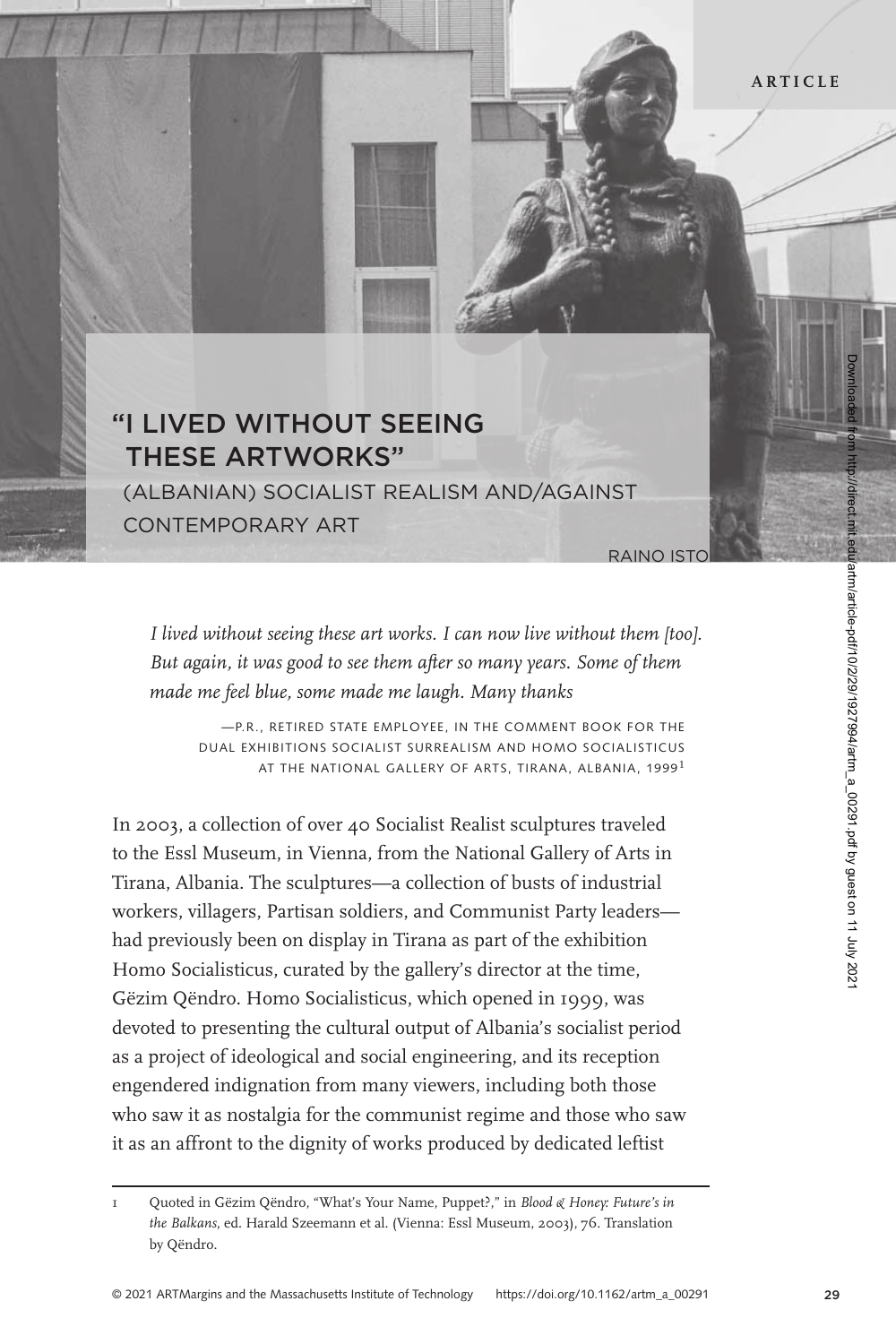

Essl Collection, Klosterneuburg/Vienna, 2003. Shown are (middle and right) the installation *Homo Socialisticus*, 2003, and (left) Agim Zajmi. *Raising of the Flag in*  Essl Collection, Klosterneuburg/Vienna, 2003. Shown are (middle and right) the nstallation view of the exhibition Blood & Honey: The Future's in the Balkans, Installation view of the exhibition Blood & Honey: The Future's in the Balkans, nstallation Homo Socialisticus, 2003, and (left) Agim Zajmi. Raising of the Flag Decic in 1911, 1978. © the artists. Image courtesy of Private Essl Foundation of *Deçiç in 1911*, 1978. © the artists. Image courtesy of Private Essl Foundation of Public Utility, Klosterneuburg/Vienna-Archive Essl Museum. Public Utility, Klosterneuburg/Vienna—Archive Essl Museum.

artists.<sup>2</sup> Placed on rows of compact shelving units in the National Gallery, this assembly of over 250 busts sought to demonstrate through sheer quantity—the enduring legacy of socialist-era culture in Albania, not only as an art form but as an engineered self-image of community. In Vienna, a portion of this collection was put on view not in a historical survey of postwar figuration, or of socialist-era art, but as part of an exhibition devoted to contemporary art from Southeastern Europe, Blood & Honey: The Future's in the Balkans, curated by the renowned Swiss curator Harald Szeemann.<sup>3</sup> The busts appeared densely installed on a red wooden shelving unit, looking less like sculptures on display in a museum and more like works placed in perpetual storage, giving the impression of aesthetic and ideological fungibility. The collection of sculptures almost forthrightly refuted the exhibition's exuberant subtitle's declaration that the future lay in the Balkans, instead suggesting the inescapable persistence of the region's socialist past.

Of course, the works of Albanian Socialist Realism presented in

<sup>2</sup> The exhibition's reception is detailed by its curator in Qëndro, "Puppet," 76–78.

<sup>3</sup> The exhibition was open from May 16 to September 28, 2003.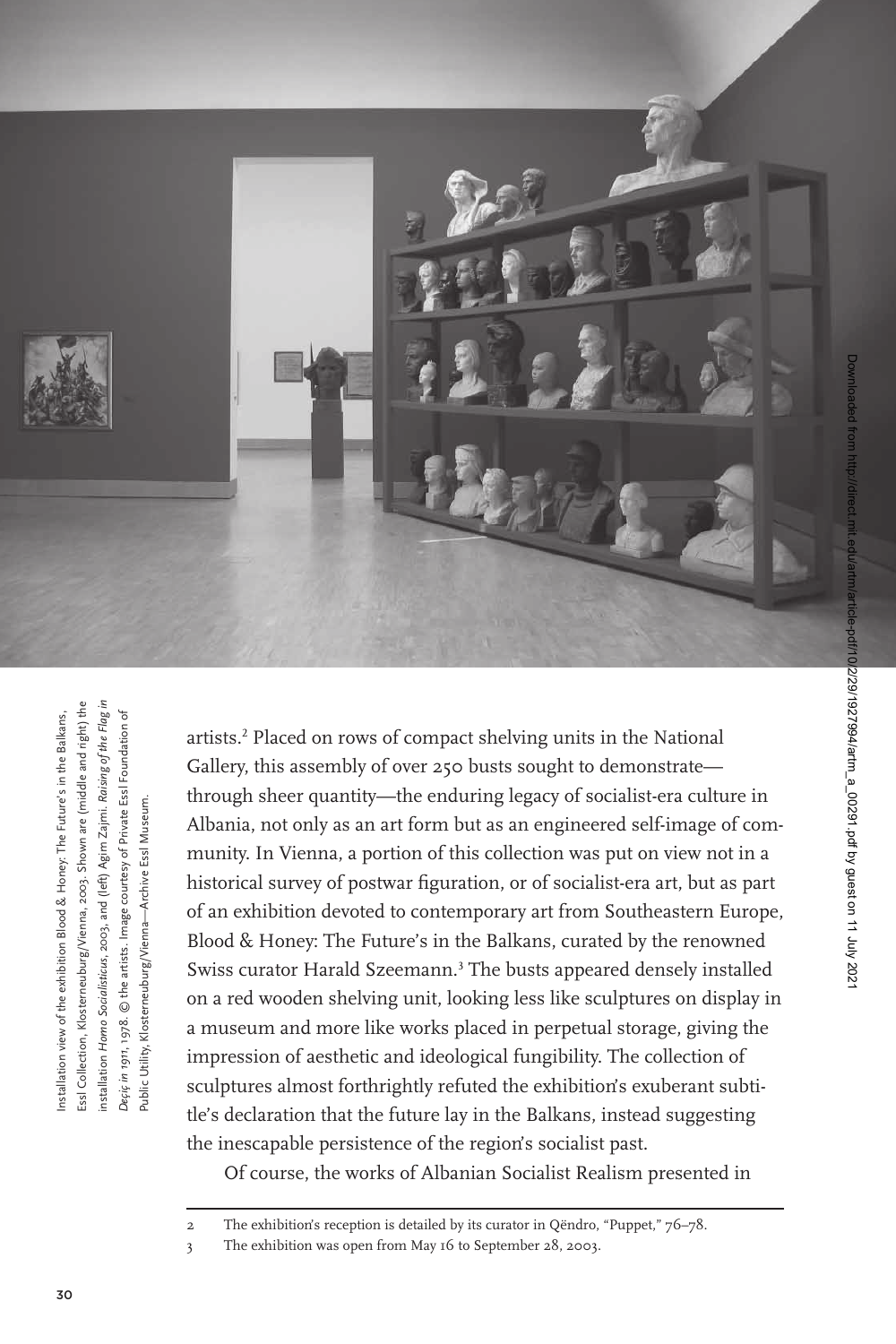Blood & Honey were not the only signs of the past present—most notably, the exhibition included the Archduke Franz Ferdinand's hearse but more than any other such artistic remnants or symbols, they hovered ambiguously between their ontological status as individual artworks and elements in a broader curatorial or artistic ensemble. The history of the earlier Homo Socialisticus exhibition was detailed in an essay in the new exhibition's catalog, and the starkly ideological quality of the collection seemed to mesh with Szeemann's interest in the "new [and] old forms of intensity" that he believed to be manifest in the region's "subversive" art production.<sup>4</sup> The presence of these works in Szeemann's exhibition indicates broader interactions between past and present; between the national, the regional, and the transnational; and between the curatorial and the historical. However, the installation has garnered no sustained treatment in the art historical or critical literature on Balkans-focused exhibitions of contemporary art. The Socialist Realist works on display in Blood & Honey—placed alongside works of (post-socialist) contemporary art—reveal a fraught middle ground: they indicate Szeemann's notion of art in the Balkans as being defined by "the trauma of war,"<sup>5</sup> while simultaneously reflecting his penchant for exhibiting historical relics and popular-culture materials in his exhibitions<sup>6</sup> and his interest in eccentric collections gathered by artists, curators, and nonartists.<sup>7</sup> The significance of this middle ground extends beyond Blood & Honey's place in either Szeemann's oeuvre or the history of Balkan-themed art exhibitions. It reveals how Socialist Realism could (or could not) be allowed to function as part of the "history" of

- 6 While the scope of this article does not allow for a full contextualization in relation to Szeemann's career, it suffices to point out that while Blood & Honey was by no means as formally or conceptually innovative as many of his earlier curatorial projects, it nonetheless reflects many of his ongoing preoccupations.
- 7 Glenn Phillips points out that Blood & Honey could be understood as importantly related to Szeemann's earlier exhibition Grandfather (A Pioneer Like Us), a retracing of his grandfather's own travels in the region. See Phillips, "Pioneers Like Us," in *Harald Szeemann: Museum of Obsessions*, ed. Glenn Phillips and Phillipp Kaiser (Los Angeles: Getty Research Institute, 2018), 341.

<sup>4</sup> Harald Szeemann, email to Marina Sorbello of the magazine *Tema Celeste*, January 8, 2004, Szeemann Papers, Box 745, Folder 11. Often in his career, Szeemann insisted that "my main criterion is intensity"—see Florian Rötzer, Sara Rogenhofer, and Harald Szeemann, "Objektivität in der Kunst ist das kompromisslos Subjektive," *Frankfurter Rundschau*, October 15, 1988, quoted in Hans-Joachim Müller, *Harald Szeemann: Exhibition Maker* (Ostfildern-Ruit, Germany: Hatje Cantz, 2006), 145.

<sup>5</sup> Patricia Grzonka and Harald Szeemann, "Das halte ich durch, bis es mich legt," *Profil*, no. 19 (2003), https://www.basis-wien.at/avdt/htm/219/00058331.htm (accessed March 20, 2020).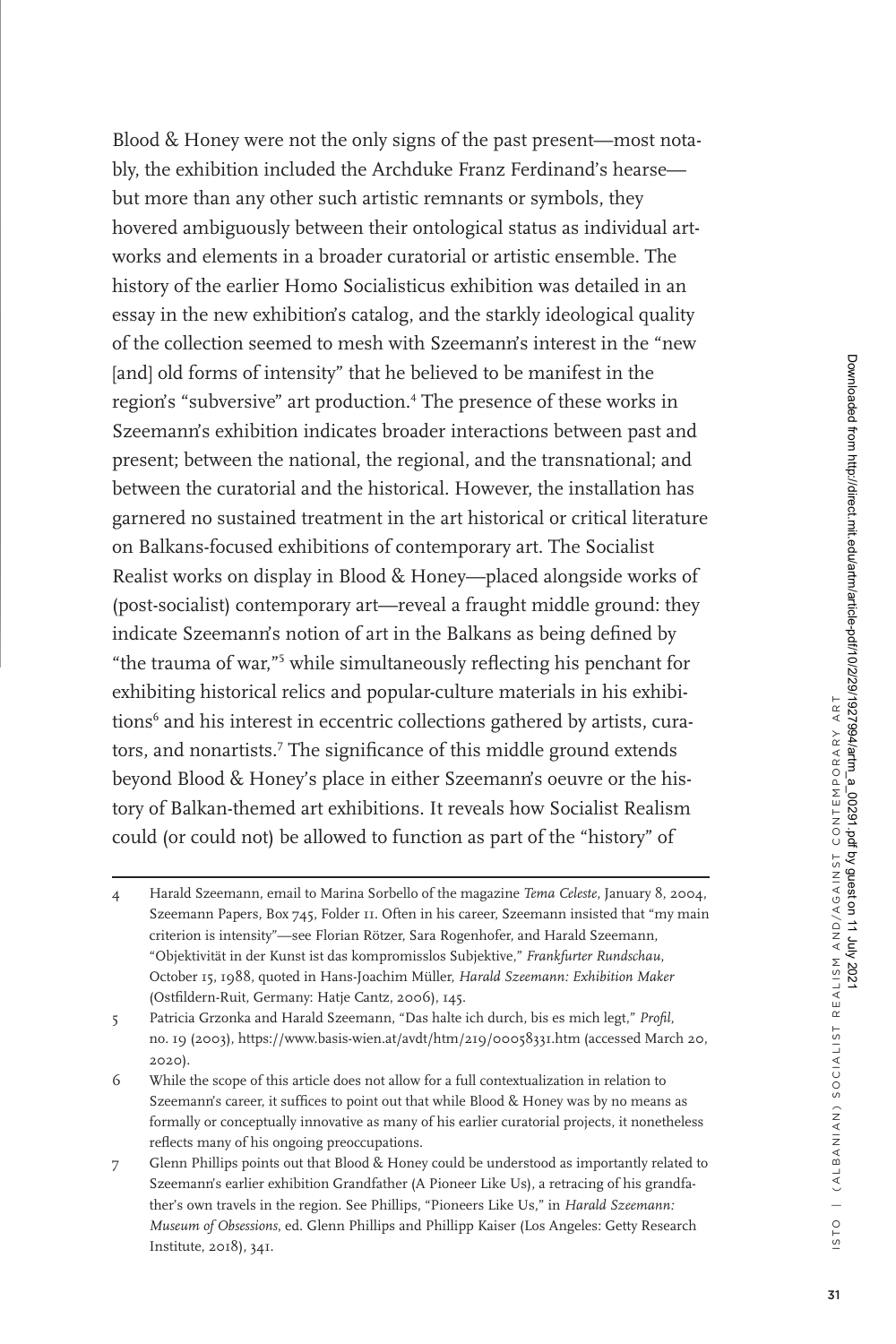contemporary art, as well as the kinds of understandings of Socialist Realism that needed to be suppressed in order to make its historical role amenable to narratives of artistic emancipation and rebellion in the early 21st century.

This article considers the curious position of Albanian Socialist Realism at the nexus of a number of different discourses on art in postsocialist exhibition conditions, using Blood & Honey as a case study. How can Socialist Realism (as a national or a global phenomenon) be understood in relation to contemporary art? How did the presence of Albanian Socialist Realism in Blood & Honey reflect Szeemann's understanding of the socialist past in relation to the present? To address these questions, I consider the roles (both spatial and ideological) that the inclusion of sculptures from the Homo Socialisticus exhibition played in Blood & Honey, examining how they were installed and the ways they were discussed by Szeemann and by reviewers of the exhibition. I assess how the sculptures from Homo Socialisticus relate to the history of Socialist Realism as an art movement in Albania (indeed, as the dom inant art movement in the country for most of the postwar period), and I examine how the inclusion of this body of work from Albania contrib uted to a broader provincialization of that country's art production, one that continues to this day.

Blood & Honey was one of three geographically focused exhibitions centering on the Balkans that appeared in the early 2000s, the other two being In Search of Balkania (curated by Roger Conover, Eda Čufer, and Peter Weibel at the Neue Galerie Graz in 2002) 8 and In the Gorges of the Balkans: A Report (curated by René Block at the Kunsthalle Fridericianum in Kassel in 2003). 9 These exhibitions staged a new development in Western Europe's encounter with Eastern Europe, and specifically with the Balkans.<sup>10</sup> Like earlier engagements with the contemporary art of the Eastern Bloc, these shows highlighted trauma as a recurring theme, often presenting art as a form of therapy for dealing

<sup>8</sup> Roger Conover, Eda Čufer, and Peter Weibel, eds., *In Search of Balkania* (Graz, Austria: Neue Galerie Graz, 2002).

<sup>9</sup> This exhibition was the first part of a trilogy of events that Block planned, which also included a series of projects organized by local curators. See René Block, ed., *The Balkans Trilogy* (Munich: Schreiber, 2006).

<sup>10</sup> See Raluca Voinea, "Geographically Defined Exhibitions: The Balkans between Eastern Europe and New Europe," in *Art and Theory of Post-1989 Central and Eastern Europe: A Critical Anthology*, ed. Roxana Marcoci, Ana Janevski, and Ksenia Nouril (New York: MoMA, 2018).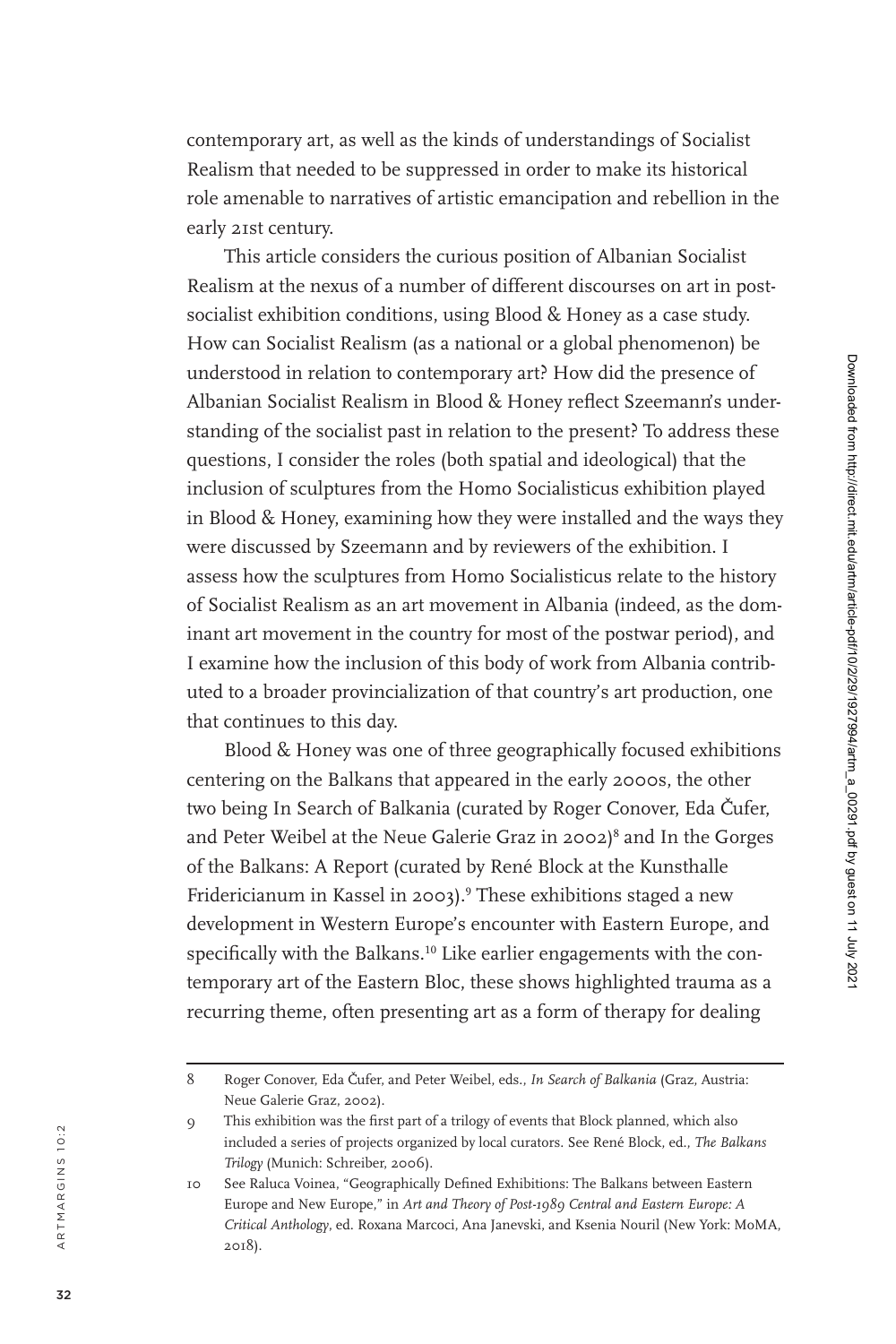with the recent past and as a source of liberation from conservative traditions.<sup>11</sup> In doing so, the exhibitions reified a key trope of the region that had developed under the Western gaze, one recently reinforced after the breakup of Yugoslavia and the Kosovo War: that the Balkans was the "powder-keg" of Europe, a realm of "eternal strife"<sup>12</sup> characterized by primeval hostilities, chronic political instability, and shockingly barbaric violence. In other words, the Balkans persisted—through exhibitions like Blood & Honey—as a marked category in the regional matrix of European geographic subdivisions (as opposed to the unmarked categories of "Western Europe" or "Northeastern Europe"), one also defined by its historical existence somewhere *between* the Orient and Western civilization.<sup>13</sup> These exhibitions were not only about delineating a particular region, however; they were also about the definition of "Europe" itself, and the cultural processes involved in delineating that region have remained relevant since the early 2000s, as the borders of the European Union continue to shape the movements, identities, and cultural opportunities of artists from Southeastern Europe.<sup>14</sup>

Of these three exhibitions, Szeemann's was the one most interested in both regional psychology and mythic, ahistorical narratives. It sought to explore artworks from the region as "documents [of] suffering and the desire for emancipation from rigid rules,"<sup>15</sup> firmly aligning Szeemann's interpretation of "Balkan" art with prevailing perceptions of the region in the West.<sup>16</sup> Furthermore, Szeemann implied a certain (art) historical naivete in the artists presented by framing Blood  $\&$ Honey in relation to previous curatorial projects of his, such as

<sup>11</sup> Anthony Gardner, *Politically Unbecoming: Postsocialist Art against Democracy* (Cambridge, MA: MIT Press, 2015), 19. The language of "therapy" as a mode for the artistic encounter with the postsocialist condition had already become entrenched in 2000, when it shaped the curatorial vision for Manifesta 3.

<sup>12</sup> Count Hermann Keyserling, quoted in Maria Todorova, *Imagining the Balkans* [1997] (New York: Oxford University Press, 2009), 124.

<sup>13</sup> Todorova, *Imagining the Balkans*, 12, 197.

<sup>14</sup> The scope of this article does not permit a full comparison of Blood & Honey with the other "Balkans"-themed exhibitions of the time, nor with those that have come since. For more on these topics, respectively, see Voinea, "Geographically Defined Exhibitions," and Maria-Alina Asavei, "Beyond Blood and Honey: Re-Imagining the Balkans through Traveling Exhibitions," *Études balkaniques* 4 (2018): 706–25.

<sup>15</sup> Harald Szeemann, "On the Exhibition," in Szeemann et al., *Blood & Honey*, 28.

<sup>16</sup> This was apparent immediately from the dual extremes of the title of the exhibition, which Szeemann explained was suggested to him by Melentie Pandilovski and which played on the fact that the syllables BAL-KAN could be translated as "blood" and "honey" in Turkish. Szeemann, "On the Exhibition," 26. On the exotic associations of the title, see Voinea, "Geographically Defined Exhibitions," 109.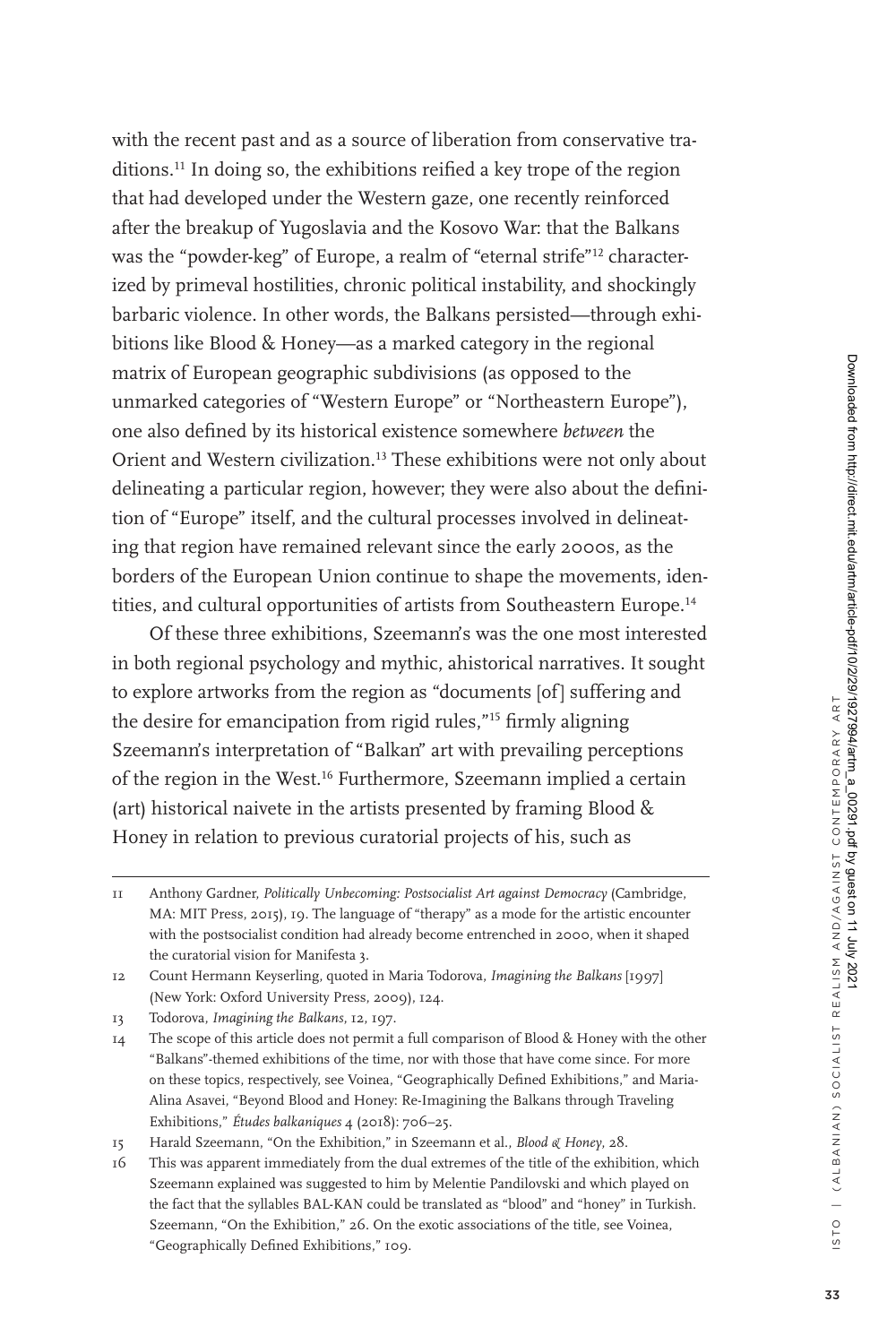Visionary Switzerland (1992) and Austria in a Lacework of Roses (1996). These had also highlighted (in his words) national cultures that were "a magnetic field of free associations, evok[ing] . . . an ahistoric world."<sup>17</sup> However, the "ahistoric world" of Blood & Honey also wrestled with certain concrete historical relics: the *Homo Socialisticus* installation was one of these, but the most iconic was the hearse of Franz Ferdinand, whose assassination in Sarajevo launched the First World War. The hearse, displayed in the midst of contemporary art (in a museum in Vienna), firmly linked the Balkans not only to the legacy of the Austro-Hungarian Empire but also to 20th-century conflicts writ large across Europe, but its gesture at political history was eminently related to its museum context. In his survey of Szeemann's career, critic Hans-Joachim Müller calls Blood & Honey the curator's "most political exhibition,"<sup>18</sup> but contemporary reviews instead read the show (more accurately, I think) as the curator's attempt to *escape* politics. The Socialist Realist sculptures enabled this escape: viewers were meant to "say goodbye to 'Homo Socialisticus'" at the outset of the exhibition, and this farewell reinforced Szeemann's "utopian creed": "Where poli tics separates people, art brings them together."<sup>19</sup>

Blood & Honey was not Szeemann's first foray into former social ist Europe: in 2000 he had curated Beware of Exiting Your Dreams: You Might Find Yourself in Somebody Else's, a show that reflected his continuing interest in national narratives. It focused on contemporary art in Poland, but unlike Blood & Honey, it was staged within the country that was its subject (at Zachęta), and it generated more controversy for work Szeemann included by artists from outside Poland: spe cifically, for Maurizio Cattelan's *La Nona Ora*, depicting the (Polish) pope struck by a meteor. Szeemann had been interested in the Balkans since his work on the Venice Biennale in 1999–2001, gradually establishing contacts there, and in preparation for Blood & Honey he traveled through the region on an "artistic voyage of discovery," accompanied by Karlheinz Essl, as Essl recounted in his own catalog essay.<sup>20</sup> One of the cities Essl visited with Szeemann was Tirana,<sup>21</sup> and

<sup>17</sup> Szeemann, "On the Exhibition," 26.

<sup>18</sup> Müller, *Exhibition Maker*, 142.

<sup>19</sup> Gerhard Mack, "Wo Blut und Honig fliessen," *Neue Zürcher Zeitung*, June 8, 2003.

<sup>20</sup> Karlheinz Essl, "Editorial," in Szeemann et al., *Blood & Honey*, 9–11.

<sup>21</sup> Szeemann had seen Homo Socialisticus earlier, in 2001. See Szeemann's fax to Abaz Hado (who succeeded Qëndro as director of the National Gallery), July 19, 2002, Szeemann Papers, Box 744, Folder 9.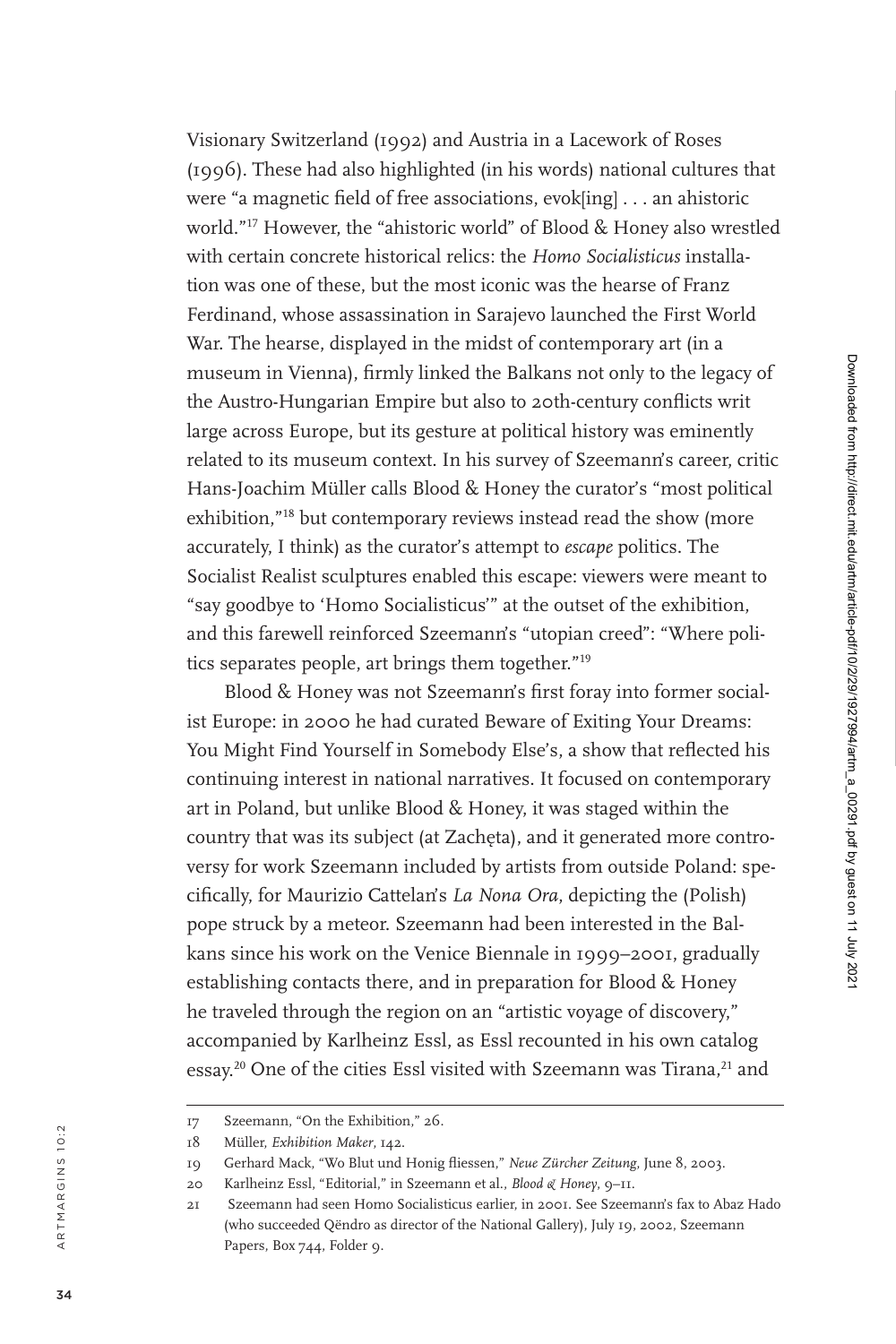

圆 И M N  $\mathbb{R}$ 

> he singles out the *Homo Socialisticus* display for mention in his short introduction, noting that "one room in [Blood & Honey] will be dedicated to this group of busts together with an exemplary painting from the same period."<sup>22</sup> (The painting was Agim Zajmi's *The Raising of the Flag in Deçiç in 1911*, 1978, hung on one of the walls across from the shelved busts.) The significance placed on the Albanian Socialist Realist works was reinforced by the fact that *Homo Socialisticus* was the only work (or installation, as it were) to receive its own catalog essay; while the other writings in the catalog were general and historical or conceptual in tone, Gëzim Qëndro's "What's Your Name, Puppet?" directly discussed the Homo Socialisticus and Socialist Surrealism exhibitions he had curated at the National Gallery of Arts in Tirana, accompanied by photos of the busts installed there. Indeed, as Szeemann explained in an interview, "contemporary art" (in the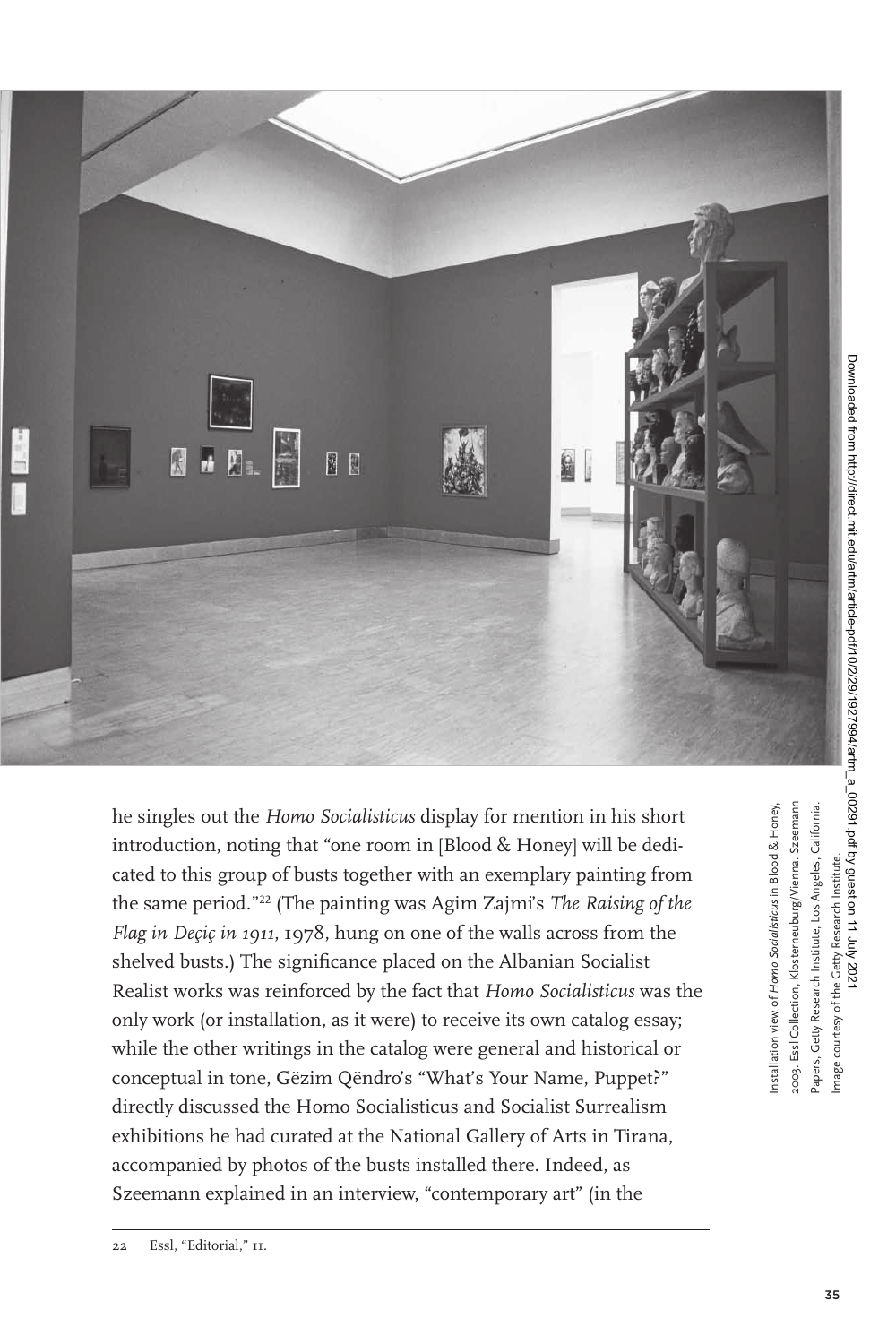context of Blood & Honey) "began with the ironization of Socialist Realism" (demonstrated by Homo Socialisticus) and continued with neo-avant-garde works by artists such as Marina Abramović and Raša Todosijević.<sup>23</sup>

Writing in 2003, Boris Buden called Blood & Honey "a very fine and thoroughly successful misunderstanding."<sup>24</sup> Where later enthusiasts of Szeemann saw the exhibition as a culmination of his attempts to overcome the tyranny of both the art market and the museum (to stage exhibitions full of "names that were hard to remember"<sup>25</sup>), Buden criticized Szeemann's uncritical obsession with "subversiveness" and "the theme of taboo-breaking in 'Balkan' art"—which, not coincidentally, Szeemann saw as particularly manifest in the works of artists from Albania and Kosovo.<sup>26</sup> Indeed, it is the central rhetorical role played by Albania in Szeemann's narrative that makes attending to *Homo Socialisticus* so essential: the curator began his catalog essay by contextu alizing the ethnically Albanian artists included in relation to the *Kanun* (or "canon"), a law code transmitted orally (in various local manifesta tions) beginning in the early modern period and often associated with Catholic communities in northern Albania. The *Kanun* has indeed served as a staple of cultural identity in many Albanian communities,<sup>27</sup> but for Szeemann, it also serves as the repressive patriarchal social structure *par excellence*: it treats women as property and stipulates the need for revenge killings to avenge affronts to masculine honor. Against this "ancient" folk-historical backdrop, Szeemann introduces not only the Albanian and Kosovar artists in Blood & Honey, but in fact the whole of the Balkans.<sup>28</sup>

Szeemann's framing rhetoric for the exhibition aimed to return a certain kind of agency to the region through its contemporary artists,

<sup>23</sup> Grzonka and Szeemann, "Das halte ich durch."

<sup>24</sup> Boris Buden, "The Madman Is Sleeping with the Lunatic," *Springerin* 2 (2003), https:// www.springerin.at/en/2003/2/da-bumst-der-wahnsinnige-mit-dem-verwirrten/ (accessed March 16, 2020).

<sup>25</sup> Müller, *Exhibition Maker*, 144.

<sup>26</sup> Buden, "Madman"; cf. Szeemann, "On the Exhibition," 26–27. Ethnically Albanian artists in the exhibition included Ornela Vorpsi, Edi Rama, Edi Hila, Sokol Beqiri, and Erzen Shkololli.

<sup>27</sup> On the *Kanun* and socialist modernity in Albania, see Stéphane Voell, "The Kanun in Ethnographic Self-Description: Research into Albanian Traditional Law under Socialism," in *Sociology and Ethnography in East-Central and South-East Europe*, ed. Ulf Brunnbauer et al. (Munich: Oldenbourg, 2011), 227–94.

<sup>28</sup> Szeemann, "On the Exhibition," 26–28.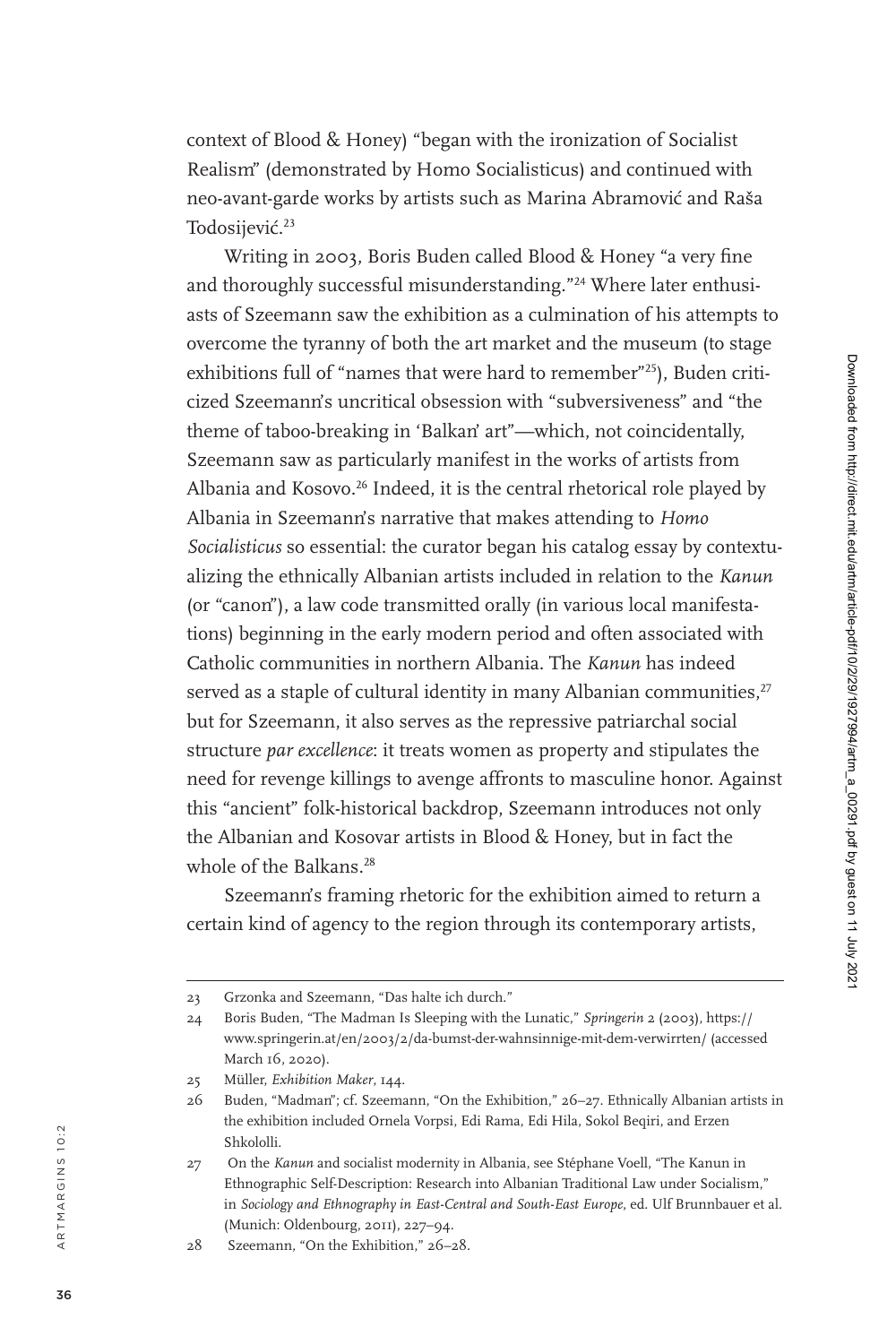allowing them to set the tone for the "future" that was to be found in the Balkans. (In one interview he said, "I hope that the West will adapt to Balkan [sic] and not the other way round.")<sup>29</sup> Instead, however, the presentation of the *Homo Socialisticus* sculptures is the most illustrative example of the way this agency was preconstructed, curtailed, and oversimplified, reducing a global art movement to a (nationalized) process of pseudo-psychoanalytical autotherapy. (Albanian) Socialist Realism was reduced from a transnational attempt to resist Western cultural hegemony during the Cold War (with its own complicated geopolitical history<sup>30</sup>) to an object utilized as part of the collective performance of self-diagnosis.<sup>31</sup>

*Homo Socialisticus* constituted a dominant spatial force in the exhibition, although not quite to the degree that Karlheinz Essl suggested in his introduction, nor even to the degree that Qëndro's essay suggests. The work was installed in a room with walls painted bright red (also the color of the shelving unit itself), located directly beyond the museum's entrance foyer and across from the library, where vitrines housed introductory texts and maps of the region. The shelving unit holding over 40 busts<sup>32</sup> stood well over viewers' heads, and it was placed at an angle so that it occupied an entire corner (or two full walls) of the room. Szeemann had elected to borrow only a portion of the complete installation (which had contained hundreds of busts), opting to include only one unit for reasons of space.<sup>33</sup> The busts varied in size and material, although most of them were plaster, and their stark whiteness contributed to the sense of sterility already conveyed by the neat arrangement of numerous heads.

<sup>29</sup> Szeemann, email to Marina Sorbello.

<sup>30</sup> Literature on Socialist Realism in Albania remains scant. For three different surveys of the phenomenon, see Fjoralba Satka Mata, "Albanian Alternative Artists vs. Official Art under Communism," in *History of Communism in Europe, Volume 2*, ed. Cristian Vasile (Bucharest: Zeta, 2011), 79–89; Gëzim Qëndro, *Le surréalisme socialiste: l'autopsie de l'utopie* (Paris: Harmattan, 2014); and Ermir Hoxha, *Realizmi Socialist Shqiptar* (Tirana: Galeria Kombëtare e Arteve, 2017). On the situation of sculpture, in particular, in socialist Albania, see Raino Isto, "The Dictator Visits the Studio: The Vlora Independence Monument and the Politics of Albanian Monumental Sculpture, 1962–1972," *Third Text* 32, no. 3 (2018): 500–18.

<sup>31</sup> This pathologization is also related to the infantilization of postsocialist societies pointed out by Boris Buden in "Children of Postcommunism," *Radical Philosophy* 159 (January/ February 2010): 18–25.

<sup>32</sup> The number of busts is noted in the catalog and promotional materials as 43, but it seems this number may also have included two works displayed separately, by Kristaq Rama and Muntas Dhrami (discussed below)—they are also given separate entries in the catalog.

<sup>33</sup> Harald Szeemann, email response to Edi Muka, May 23, 2002, Szeemann papers, Box 744, Folder 9.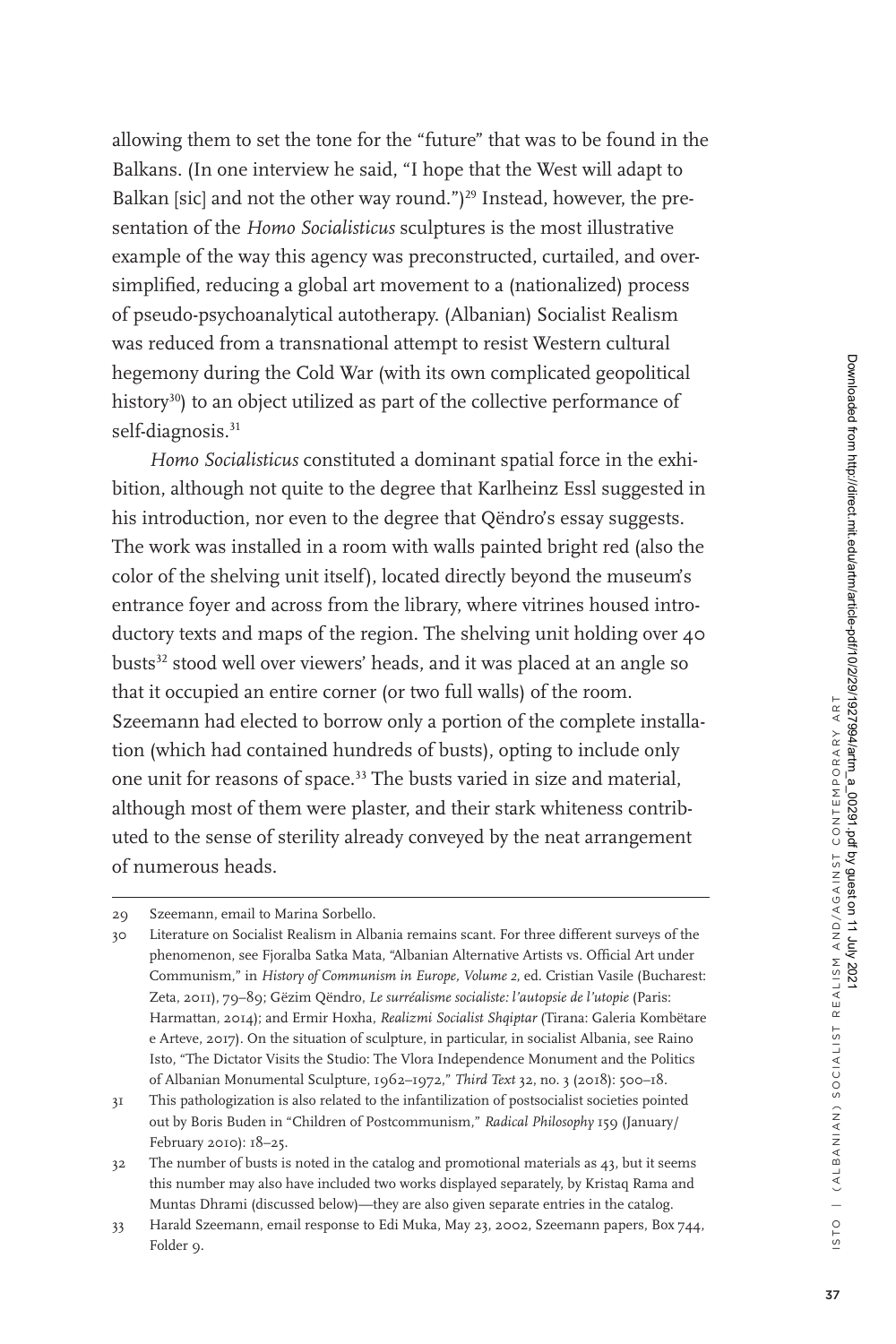

Klosterneuburg/Vienna. Szeemann Papers, Getty Research Institute, Los Angeles, (losterneuburg/Vienna. Szeemann Papers, Getty Research Institute, Los Angeles nstallation view of Homo Socialisticus in Blood & Honey, 2003. Essl Collection, Installation view of *Homo Socialisticus* in Blood & Honey, 2003. Essl Collection, California. Image courtesy of the Getty Research Institute. Research Institute the Getty California. Image courtesy of ideology.

Displayed directly across the room was a monitor showing Marina Abramović's iconic 1975 performance *Lips of Thomas*, in which (among other actions) she uses a razor to carve an inverted pentagram on her bare stomach. One review of the exhibition pointed out the irony of this juxtaposition: Abramović, the daughter of decorated Yugoslav Partisans, carving the red star into her flesh in full view of a wall of soldiers, workers, peasants, and communist leaders.<sup>34</sup> Also opposite the shelving unit bearing the sculptures was Bulgarian artist Luchezar Boyadjiev's *Chairs and Symbols (A Project for Peaceful Co-Identification)* (1995–2001), a collection of photographs of red chairs arranged into various readily recognizable symbolic configurations (including a swastika, a hammer and sickle, and a cross). Thus, *Homo Socialisticus* instantly entered into a dialogue on violence, the body, endurance, and symbolic representations of

The clearest complement to *Homo Socialisticus* in Blood & Honey, conceptually, was a portion of Croatia-based artist Vladimir Dodig-Trokut's Anti-Museum, a massive collection of objects of all kinds gathered from everyday life. In Blood & Honey, Szeemann showed a thematic grouping of objects from the Anti-Museum: a range of sculptural memorabilia featuring Josip Broz Tito. Displayed in a shallow

<sup>34</sup> Gerhard Mack, "Wo Blut und Honig fliessen."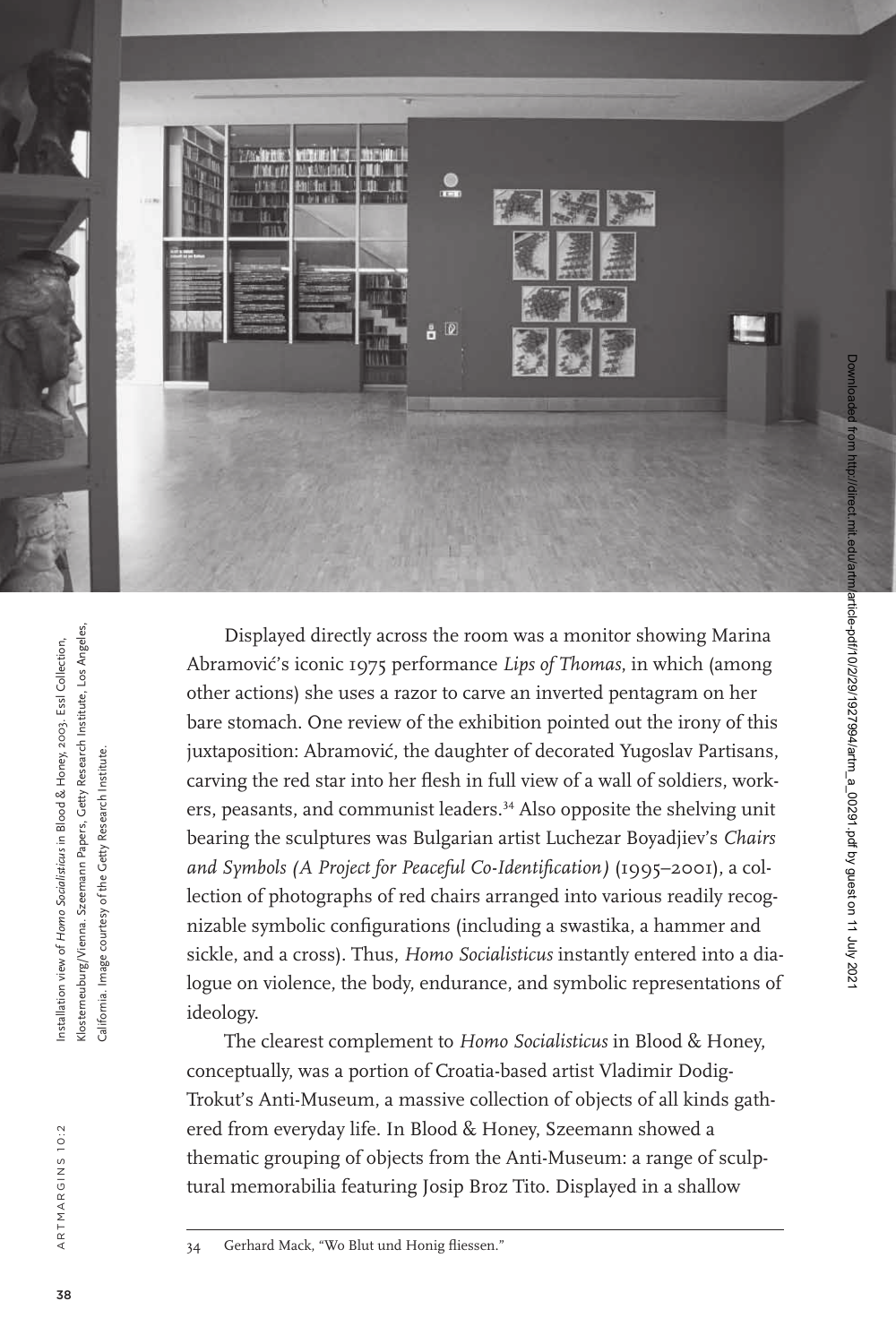alcove, the numerous reliefs, busts, and medallions of Yugoslavia's leader offered a logical counterpoint to the multitude of socialist subjects in the Albanian installation. But the installation drawn from Dodig-Trokut's collection was different in several ways: it was far more explicitly about the leader cult; its objects were overtly anthropological in character (in other words, the conceit of Dodig-Trokut's Anti-Museum was precisely the "mundane"<sup>35</sup>—as opposed to artistic—quality of the objects included); and finally, it was an *artist* project, as opposed to a curatorial intervention. Nonetheless, viewers would doubtless have drawn connections between these two installations, although there were several historical connections missed by the juxtaposition. There was no mention, for example, of the fact that both Tito and Enver Hoxha, Albania's dictator, had been leaders in the Partisan antifascist resistance, and thus that they had both been participants in bottom-up, guerilla-style liberation movements (something that differentiated Albania and Yugoslavia from virtually all other Socialist Bloc nations, where the Soviet Red Army was largely credited with defeating the fascists). There was no mention of the fact that both Tito and Hoxha had broken with the Soviet Union (in the 40s and 60s, respectively), seeking alternative geopolitical alliances. No effort was made to position these two groups of objects in relation to global political or cultural contexts. At the same time, certain differences in the significance of the objects in these two installations were also ignored: "official" art in the two countries had looked very different, with Albania staying the course of Socialist Realist production and Yugoslavia developing a hybrid socialist modernism, but Szeemann's presentation of the busts gave no hint of this. For Szeemann, the impact of historical socialist objects was their potentially direct emotional appeal (shock at the homogeneity of art produced in dictatorships), not the nuanced narratives they might spark as contemporary artworks themselves.

In addition to the busts in *Homo Socialisticus*, Blood & Honey included two other bronze sculptures borrowed from the National Gallery in Tirana, which Szeemann had seen displayed in the institution's garden during his visit. Szeemann clearly felt an immediate connection with these two works, since they were the only sculptures from Tirana that he specifically requested by name.<sup>36</sup> They were Kristaq

<sup>35</sup> See Dodig-Trokut's description of the project in Szeemann at al., *Blood & Honey*, 152.

<sup>36</sup> Szeemann, undated letter to Abaz Hado, Szeemann Papers, Box 744, Folder 9.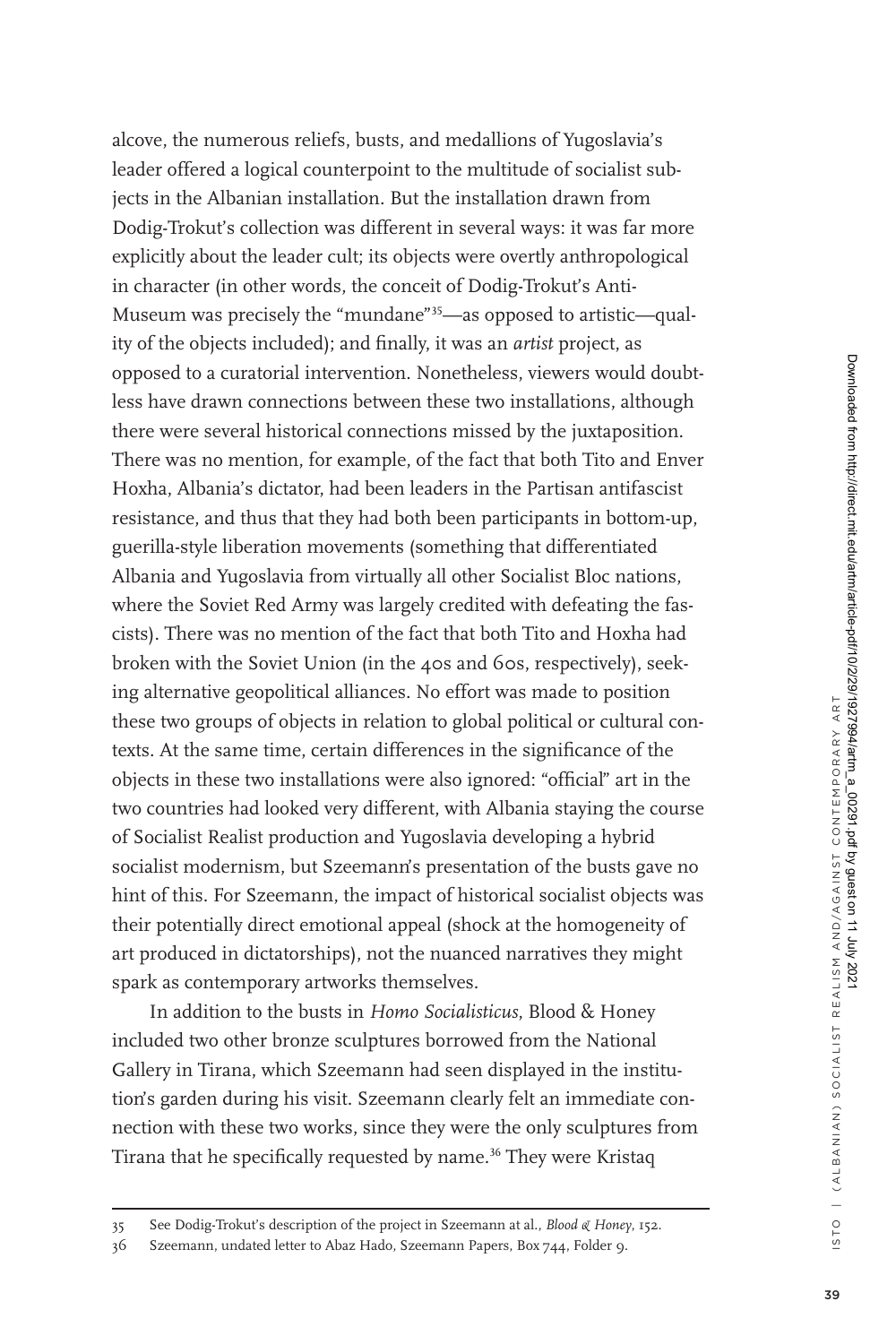

Image courtesy of the Getty Research Institute. Los Angeles, California. Image courtesy of the Getty Research Institute. Installation view of *Zborristja* in Blood & Honey, 2003. Essl Collection, nstallation view of Zborristia in Blood & Honey, 2003. Essl Collection, (losterneuburg/Vienna. Szeemann Papers, Getty Research Institute, Klosterneuburg/Vienna. Szeemann Papers, Getty Research Institute, os Angeles, California.

Rama's *Zborristja* (*Woman Military Trainee*, 1969) and Muntas Dhrami's *Partizania Liri Gero* (*The Partisan Liri Gero*, 1981). Both artists also had works included in *Homo Socialisticus*, but Szeemann displayed these two sculptures separately, and indeed, Rama's *Zborristja* was used to illustrate several reviews of the exhibition in the Austrian press.<sup>37</sup> *Zborristja* established a crucial transition to the next room of the exhibition: as viewers passed through the red room containing *Homo Socialisticus*, they could already see beyond it into a white room, featuring Maja Bajević's 2001 work *Women at Work*—Washing Up. Washing *Up* is a video documenting a group of women washing embroidered pieces of cloth in a hamam in Istanbul; the cloth pieces feature slogans from Tito, which remain legible even as the fabric is washed over and over again. Beyond these, along a far wall transitioning visitors to the next gallery, were images from Sanja Iveković's *Gen XX* (1997–2001) series, in which she captioned photos of glamorous women in magazine advertisements with texts commemorating female martyrs, victims of fascist occupation in Yugoslavia. But before viewers encountered Bajević's and Iveković's work, they were confronted with *Zborristja*, whose red pedestal marked the work's connection with *Homo Socialisticus*.

This transition—from *Homo Socialisticus*'s confrontation with Abramović and other neo-avant-garde artists' challenge to socialist symbolic ideology, to Rama's militant female socialist soldier juxtaposed

<sup>37</sup> See "Dort sind wirklich tolle Künstler!," in the *Observer*, and "Kunst am Balkan," in the *Kurier*, May 15, 2003 (Szeemann Papers, Box 746, Folder 17).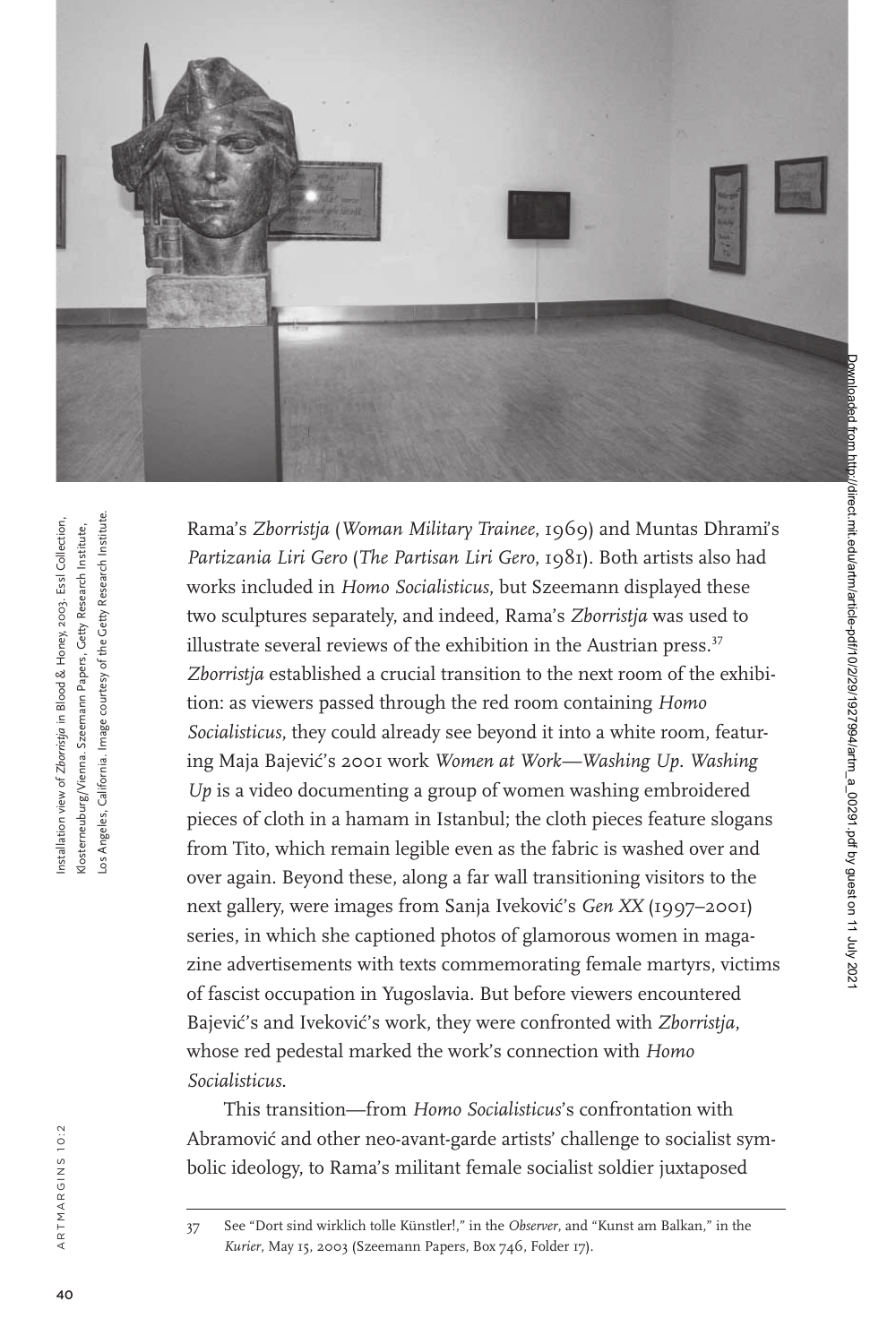against Bajević's and Iveković's different commentaries on gender and socialist propaganda—clearly gestured at the complexities of gender and sexuality, as well as labor and sacrifice, endemic to Socialist Realism. Elsewhere, this emphasis on gender and its entanglement with ideology and history was also evident in the installation of Dhrami's *Partizania Liri Gero*, which gazed in through the windows of the Essl Museum's courtyard facing Braco Dimitrijević's *Heralds of Post-History* (1997), which featured portraits of Kafka, Malevich, Tesla, and Wittgenstein installed behind leaning glass panels. Dimitrijević's work sought to question the ways that some figures (in this case, four white men) received recognition for their contributions only after their deaths. Beyond the windows, Dhrami's *Liri Gero* suffered a similar fate, although it is unlikely that viewers read the installation this way: both the Albanian Partisan legacy (including the role played by women in the movement) and Socialist Realism as an art form were destined for oblivion and anonymity. Based on the reception of Blood & Honey in periodicals at the time, it seems that commentators on the exhibition missed these potential complexities, reading the Albanian Socialist Realist works as straightforward representations of violent and empty ideology. Furthermore, there is little evidence that Szeemann sought to go



Downloaded from http://direct.mit.edu/artm/article-pdf/10/2/29/1927994/artm\_a\_00291.pdf by guest on 11 July 2021 Downloaded from http://direct.mit.edu/artm/article-pdf/10/2/29/1927994/artm\_a\_00291.pdf by guest on 11 July 2021Getty Research Institute, Los Angeles, California. Getty Research Institute, Los Angeles, California of the Getty Research Institute. Image courtesy of the Getty Research Institute. Image courtesy

Installation view of *Partizania Liri Gero* in Blood & Honey, 2003. Essl Collection, Klosterneuburg/Vienna. Szeemann Papers,

nstallation view of Partizania Liri Gero in Blood & Honey, 2003. issl Collection, Klosterneuburg/Vienna. Szeemann Papers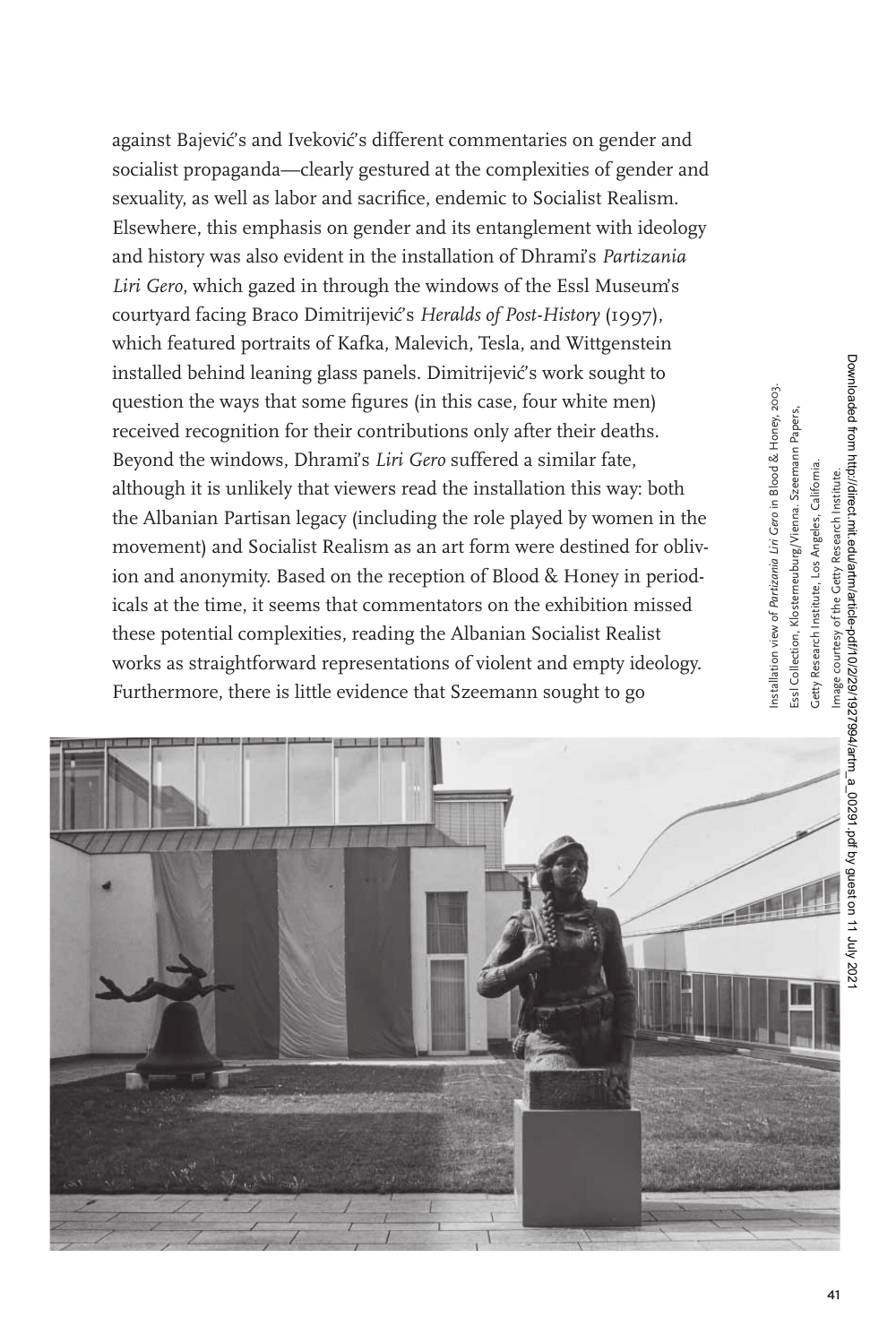deeper: he was interested in how contemporary interventions might ironize these works, but his fascination with them seems to have stopped well short of an interest in the concrete historical or individual motives that drove their creation.

Szeemann had of course engaged with Socialist Realism earlier in his career, including in documenta 5 (1972), the exhibition that solidi fied his reputation as an eccentric, dynamic auteur curator.<sup>38</sup> As Nikolas Drosos points out, Szeemann had intended to include a large display of Socialist Realist works—and a replica of the famous Chinese sculptural ensemble *The Rent Collection Courtyard*—in the exhibition but was unable to secure the loans.<sup>39</sup> The inclusion of *Homo Socialisticus* in Blood & Honey, then, can be seen as Szeemann recapitulating, in his later career, an encounter he had hoped to stage much earlier, between Socialist Realism as a kind of hegemonic and anonymous world model and more allegedly vibrant (and "subversive") contemporary art forms. Szeemann clearly did not consider the Socialist Realist artists from Albania to be "included" in the exhibition—promotional materials con sistently cited the exhibition as including 73 artists from the region, which only included the "contemporary" artists, not the creators in *Homo Socialisticus*, nor those of the two other sculptures and of the painting Szeemann had also borrowed from Tirana. (The number 73 also, tellingly, did not include Gëzim Qëndro, suggesting that Szeemann really saw the sculptures as a *curatorial* intervention rather than an artistic one.)<sup>40</sup> None of the artists of the works in *Homo Socialisticus* were brought to the opening of the exhibition.<sup>41</sup> There was no question of their "individual mythologies," the concept Szeemann had introduced for documenta 5 in order to transcend stylistically narrow interpretations of particular artists.<sup>42</sup>

<sup>38</sup> On Szeemann's curation of documenta 5, including his inclusion of Socialist Realism in the exhibition, see Charles Green and Anthony Gardner, *Biennials, Triennials, and documenta: The Exhibitions That Created Contemporary Art* (Oxford: Wiley Blackwell, 2016), 21–32.

<sup>39</sup> Nikolas Drosos, "Modernism and World Art, 1950–72," *ARTMargins* 8, no. 2 (2019): 75.

<sup>40</sup> Nor did Szeemann include Qëndro's name in the "fountain" graphic of artists' names that he created for the catalog (an adaptation of the visual device he had first used in promo tional materials for Painter-Poets–Poet-Painters at the Kunstmuseum St. Gallen in 1957). See Szeemann et al., *Blood & Honey*, 23.

<sup>41</sup> A list of the artist invitees to the opening reception can be found in the Szeemann Papers, Box 743, Folder 7. Qëndro was flown in to attend, as well as the Albanian curator Edi Muka, who had facilitated Szeemann's contacts in Tirana.

<sup>42</sup> Szeemann put this concept succinctly: "each [artist] can live his or her own mythology. Style is no longer the important issue." Carolee Thea, "Here Time Becomes Space: A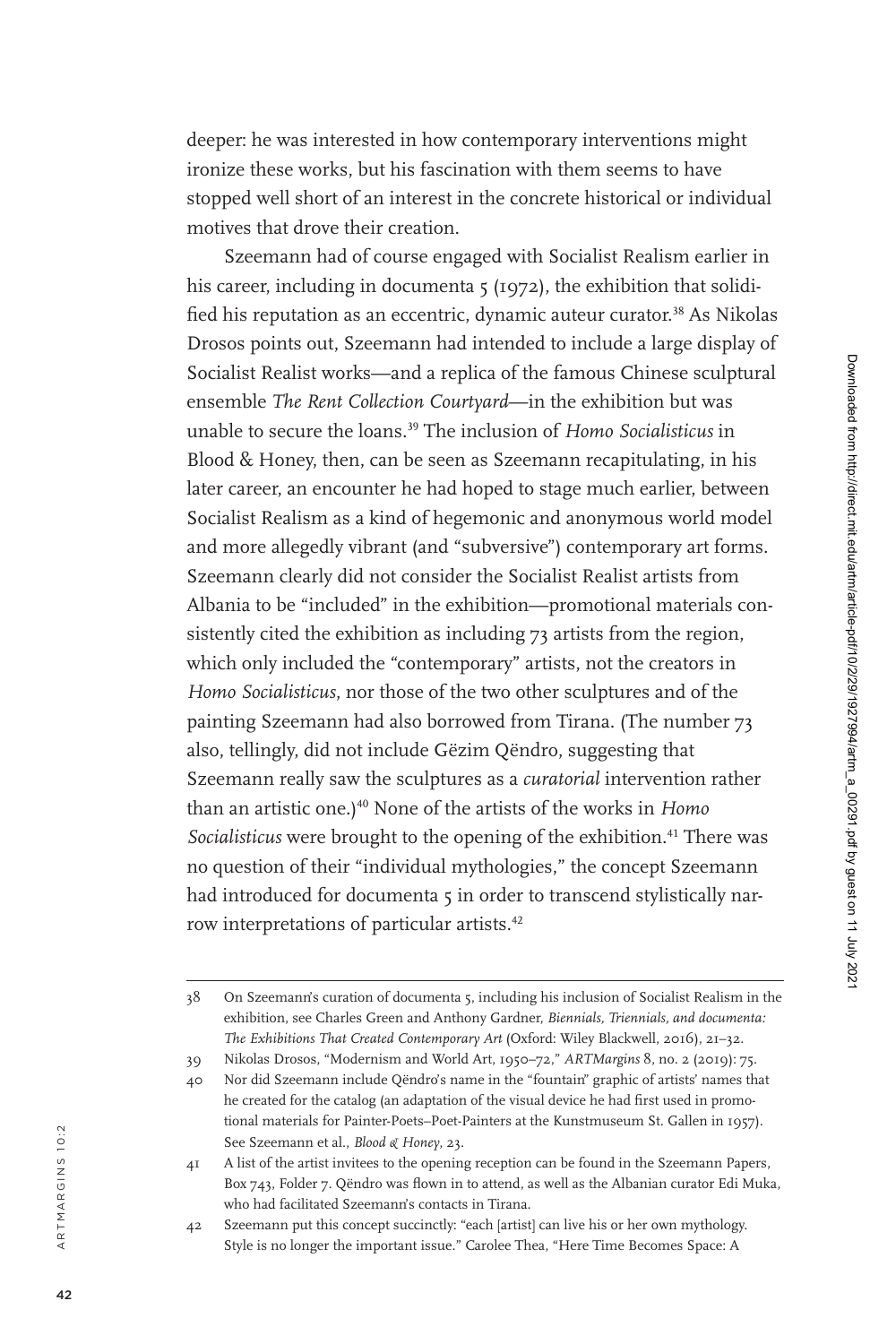Gëzim Qëndro's catalog essay on *Homo Socialisticus* provided both a counterpoint and a reinforcement of Szeemann's use of Albanian Socialist Realism: it offered Qëndro's personal account of the conflict engendered by his staging of a pair of complementary exhibitions— Socialist Surrealism (featuring painting) and Homo Socialisticus (featuring sculpture) in Tirana's National Gallery. The essay begins with six quotations from entries in the institution's comment book (one of which serves as the epigraph to this article), each giving a different impression of the shows, ranging from humorous dismissal to appreciation for socialist art to accusations of communist nostalgia. Qëndro explains that Homo Socialisticus was the more controversial of the two, both because it incited some communist sympathizers to attempt "to embrace the statue of the former dictator [Hoxha], greeting and speaking to him" and because the display of the sculptures on a mazelike array of shelving units was "offensive for artists and art critics, and unacceptable to the public."<sup>43</sup> Yet despite the diversity of responses to the exhibition, to Qëndro the sculptures represented a collective automatism—"automatic belief, automatic volunteer work, automatic love or hate"—that had characterized socialism as a kind of laboratory experiment toward the production of an ideal form of humanity.<sup>44</sup> While Qëndro's essay acknowledges the global context that had produced the works in Homo Socialisticus, his discussion of the works remains fixed on its national significance and on trauma<sup>45</sup> (and it was probably precisely this framing of national specificity that made the installation appealing to Szeemann's view of the Balkans, which relied on asserting the fundamental unit of the nation, even while failing to elaborate the formation of this concept or its contingency as a basis for identity).

This national focus aligned with a particular—though unsurprising—omission from both Szeemann's statements and the press commentary on the Socialist Realist works. This was the *transnational* character of the Homo Socialisticus exhibition, even the limited portion of it that traveled to Vienna. For example, among the sculptures shown were Andrea Mano's *Kooperativiste Kineze* (*Chinese Woman Cooperative* 

Conversation with Harald Szeemann," *Sculpture Magazine* 20, no. 5 (June 2001), https:// www.sculpture.org/documents/scmag01/june01/bien/bien.shtml (accessed March 19, 2020).

<sup>43</sup> Qëndro, "Puppet," 77–78.

<sup>44</sup> Qëndro, "Puppet," 78.

<sup>45</sup> Qëndro, "Puppet," 79.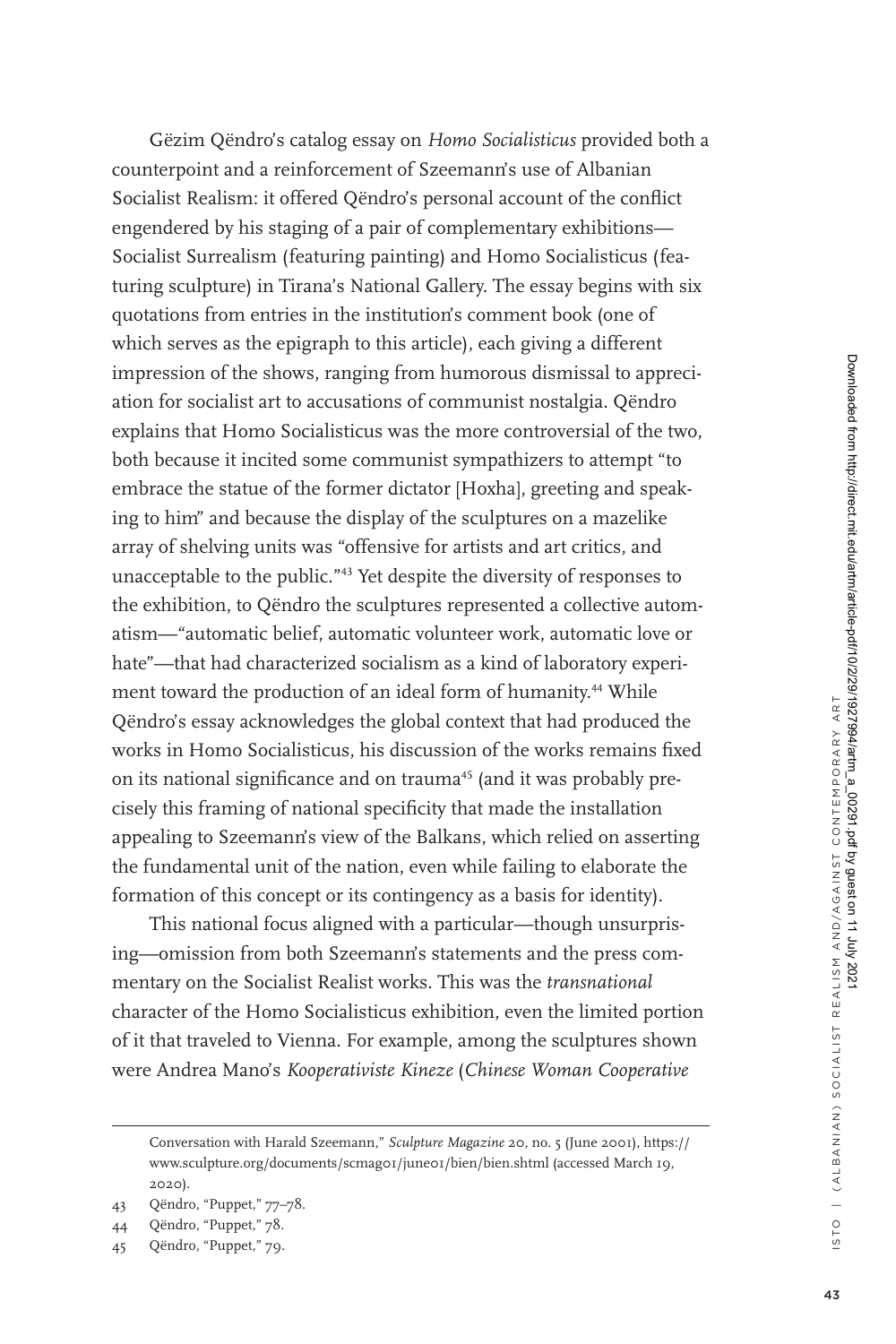*Worker*, 1968) and another work by the same artist, *Luftëtare Vietnameze* (*Vietnamese Woman Soldier*, 1967), two figures that clearly indicated a geopolitical context well beyond the Balkans. In fact, these sculptures (as did many others in the installation) dated from the period of the Cultural and Ideological Revolution in the People's Republic of Albania. The country's dictator, Enver Hoxha, declared widespread structural changes in the late 1960s (primarily between 1966 and 1969), as part of Albania's alignment with Mao's Cultural Revolution in China.<sup>46</sup> After relations with Khrushchev's Soviet Union had been broken off, Albania's connection to China was part of a larger attempt to forge transnational alliances between socialist nations in Asia and Albania (which still followed a staunchly Stalinist model). Thus, far from being isolated from global currents during the Cold War, socialist Albania was in fact highly globalized, engaging in cultural exchanges in which the country both embraced outside influences and left its own mark on the socialist world.<sup>47</sup> Thus, the busts included in *Homo Socialisticus* (the full version of the installation in Tirana had also included a bust of Mao Tsetung by Fuat Dushku) were meant to signal—in their original socialist context—not merely a narrow, nationally specific spirit, but a project of transcontinental militantly engaged revolution, an anti-imperialist proj ect paralleling that launched by Yugoslavia with its participation in the Non-Aligned Movement.<sup>48</sup> They could have been a counternarrative to Szeemann's utopian escape from politics: here, *politics and art together* unified nations as far apart as China and Albania.

Another kind of history missing from the framing of the sculptures involved internal differences: the titles of works such as *Kooperativiste Zadrimore* (*Woman Cooperative Worker from Zadrima*, 1970, by Gori Vëria), *Myzeqarja* (*Woman from Myzeqeja*, 1974, by Valentina Balla), and *Dropullitja* (*Woman from Dropull*, 1976, by Dhimo Gogollari) indicate that subnational regional distinctions were also very much on the

44

<sup>46</sup> See Isa Blumi, "Hoxha's Class War: The Cultural Revolution and State Reformation, 1961– 1971," *East European Quarterly* 33, no. 3 (September 1999): 303–26.

<sup>47</sup> See Elidor Mëhilli, "Globalized Socialism, Nationalized Time: Soviet Films, Albanian Subjects, and Chinese Audiences across the Sino-Soviet Split," *Slavic Review* 77, no. 3 (Fall 2018): 611–37, and Vivian Li, "Redefining Artistic Value in Communist China: *Rent Collection Courtyard*," *Oxford Art Journal* 39, no. 3 (2016): 394–96.

<sup>48</sup> Of course, Albania's alliances were never as ambitious as the Non-Aligned Movement, but Albanian socialist culture nonetheless merits reconsideration along the same lines as recent efforts to recuperate socialist Yugoslavia's official art (see, for instance, Bojana Videkanič, *Nonaligned Modernism: Socialist Postcolonial Aesthetics in Yugoslavia, 1945–1985* (Chicago: McGill–Queen's University Press, 2020)).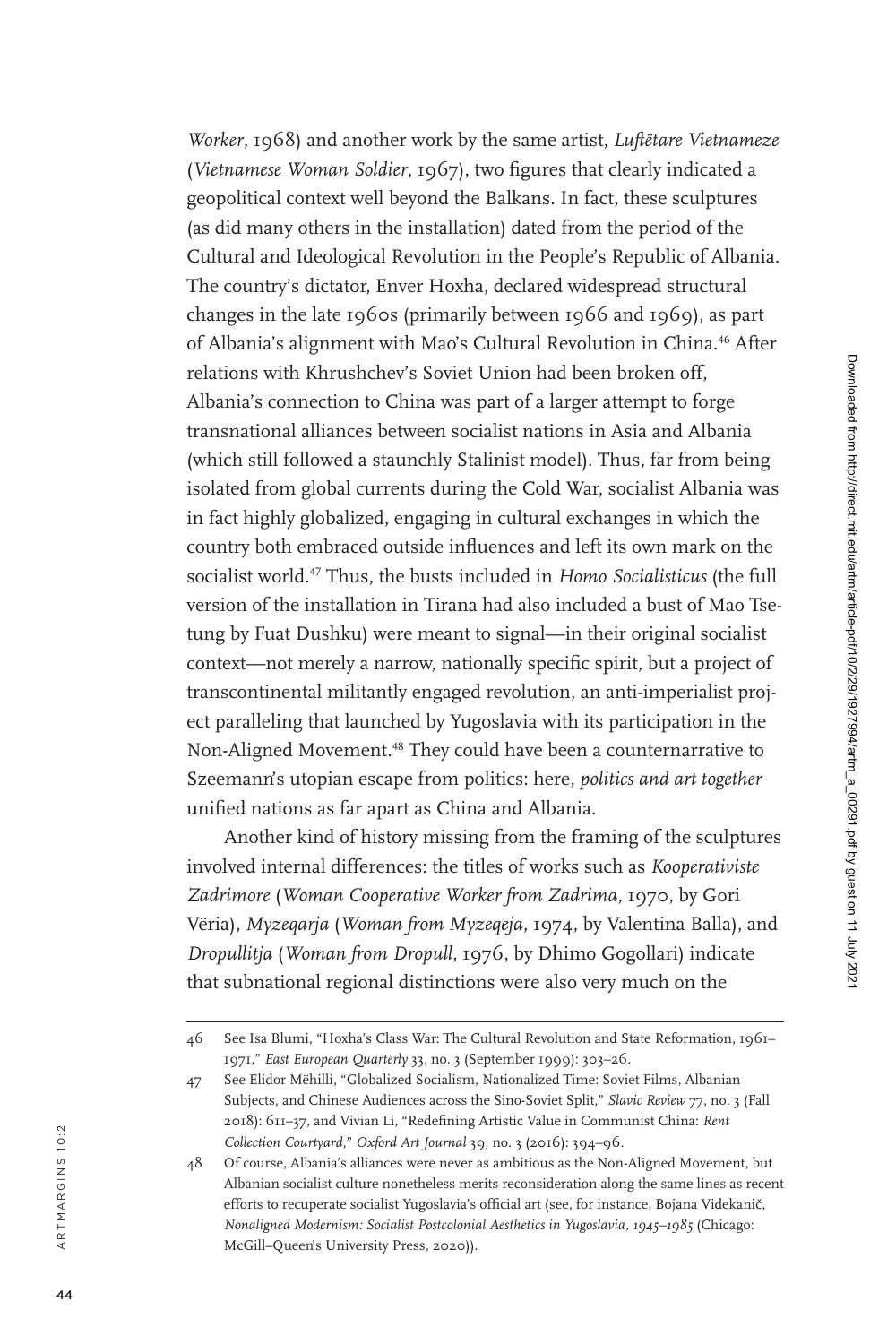minds of many socialist-era artists. This should not come as a surprise, considering the importance that Albanian socialist culture attributed to acknowledging the diversity of regional folk cultures in art. Despite the fact that the sculptures dated from throughout a period of 25 years (1964–89), their arrangement was not chronological, and no effort was made to chart their possible connections to the significant political changes that took place during this period: the effects of agricultural collectivization, the rise of urban industrialization, the above-mentioned alliances with Asian communist regimes, or Albania's increasingly stringent isolation and economic decline in the 80s.<sup>49</sup> Instead, all of socialism became a single, homogeneous period.

In short, the framing of Homo Socialisticus—by both Szeemann and Qëndro—failed to acknowledge either the transnational character of the artworks produced under the aegis of Socialist Realism in Albania or the internal differences that were sometimes elided and sometimes preserved within the collection of busts. Some responses to the exhibition noted the challenges to interpretation issued by *Homo Socialisticus*, but generally these were reduced to noting broad differences between Eastern and Western art histories.<sup>50</sup> Despite his desire to acknowledge different political contexts across the Balkans, and how they shaped the artworks on view, Szeemann essentially ignored global politics in favor of a focus on regional histories, such as the legacy of the Ottoman and Austro-Hungarian Empires. (We should, of course, question the degree to which these could be called "regional," but Szeemann clearly saw them as localized contexts.) The repressive patriarchy of the *Kanun* in Albania was thinkable, in the world presented in Blood & Honey*.* The Sino-Albanian friendship and its lingering cultural effects were not.

A single example suffices to make evident how completely Szeemann avoided raising specific questions about the effects of socialist art on contemporary culture in Albania or in the Balkans more broadly. Among the artists exhibited in Blood & Honey was Edi Rama, at the time the mayor of Tirana. Rama had recently achieved notoriety for a project in which he set about painting the facades of many of the

<sup>49</sup> For a detailed history of geopolitical change throughout Albania's socialist period, see Elidor Mëhilli, *From Stalin to Mao: Albania and the Socialist World* (Ithaca, NY: Cornell University Press, 2018).

<sup>50</sup> For example, Sabine Vogel noted, when "exhibited in the West," the sculptures simply "showed us how little we knew . . . about the similarities and differences" in "cultures and art developments" in the region. See Vogel, "New York, Moskau, Kosovo," *Süddeutsche Zeitung*, June 11, 2003.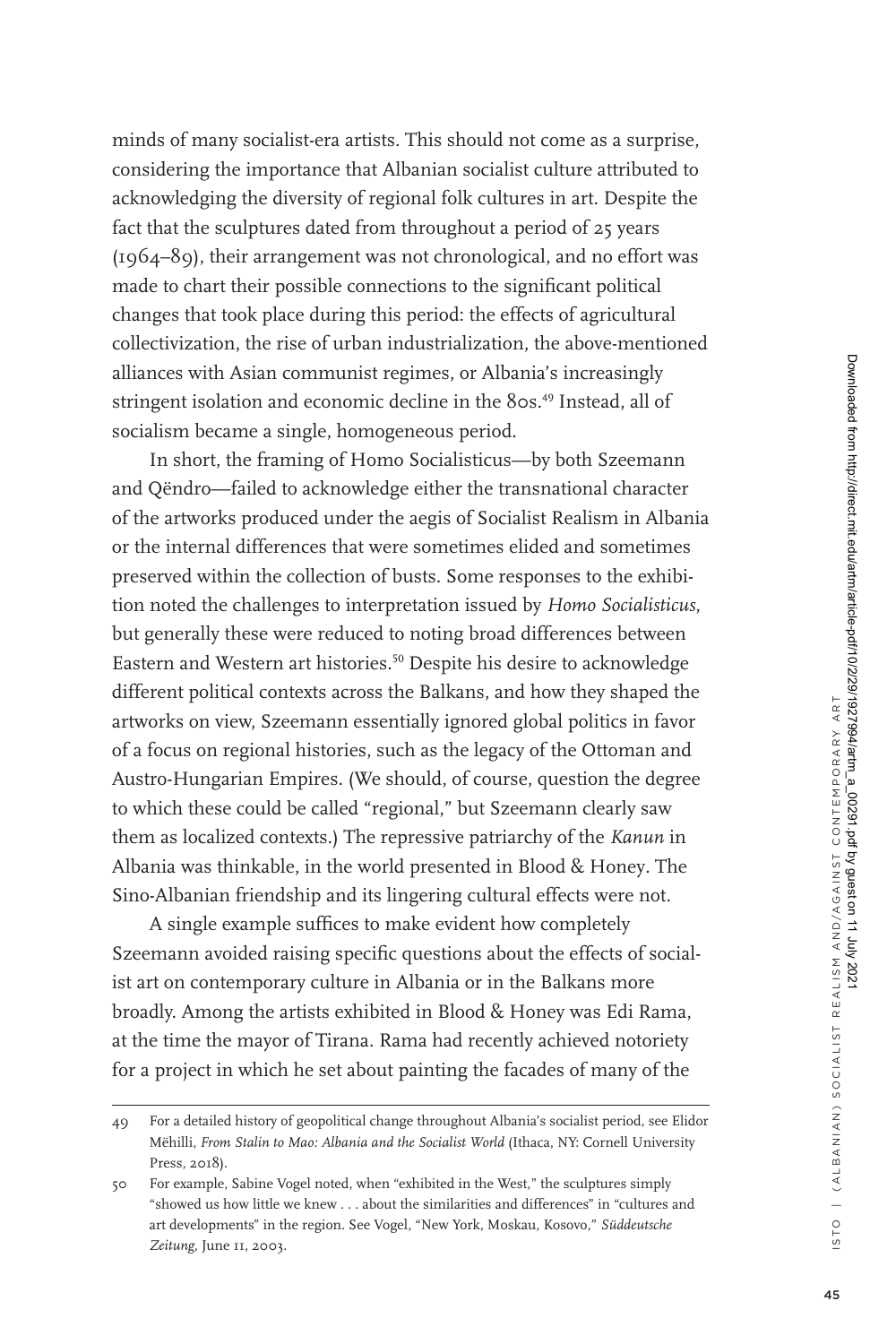socialist-era apartment blocks in Albania's capital city with bright colors, aggressively transforming a gray and (supposedly) monotonous cityscape into a vibrant urban canvas, a project documented in Anri Sala's video work *Dammi i Colori* (2003).<sup>51</sup> Blood & Honey's texts made no mention of the fact that Edi Rama was the son of Kristaq Rama, the creator of *Zborristja* and of several other busts in *Homo Socialisticus*, as well as one of the most successful monumental sculptors of Albania's socialist period. He had frequently collaborated with Muntas Dhrami to create several of the most important works of public commemorative art in modern Albania. The fact that Edi Rama came from a family who were among the cultural elite during socialism, and the fact that he carried on a tradition of ideologically reshaping public space, could easily have fit within Szeemann's curatorial vision—perhaps all too easily (since it would have framed Rama as simply attempting to overcome his father's legacy). But at the same time, it would have required a much more complex view of Albanian Socialist Realism, one in which individ ual artists followed different trajectories and reacted to specific political circumstances. It would have excised Socialist Realism from the mythi cal realm of the taboo and returned it to the material realm of history. As Octavian Esanu has argued, an important element of the transi -

tion from socialist art to postsocialist contemporary art involves an increased treatment of the art object as a document.<sup>52</sup> In a way, this was precisely how Szeemann treated *Homo Socialisticus*: as a document and indeed (following Qëndro) as documentation of a 45 -year project to shape humanity. This was how Albanian Socialist Realism became—in a very limited sense—contemporary art. But as a document, the busts could only play a narrow role in the context of Blood & Honey: they were deployed to make the past look like something simple and universalized, something from which everyone would want to escape, in order that the "future in the Balkans" could be held open as something liberating and desirable. At the same time, they imposed a psychological challenge, not only on Albanian artists, but on contemporary art from the Balkans in general. This challenge was therapeutic, but emphatically *not* hermeneutic, in character: come to terms with socialism and overcome it, but do not understand it historically.

<sup>51</sup> On Rama's project, see Anca Pusca, "The Aesthetics of Change: Exploring Post-Communist Spaces," *Global Society* 22, no. 3 (2008): 369–86.

<sup>52</sup> Octavian Esanu, "What Was Contemporary Art?" *ARTMargins* 1, no. 1 (2012): 16-21.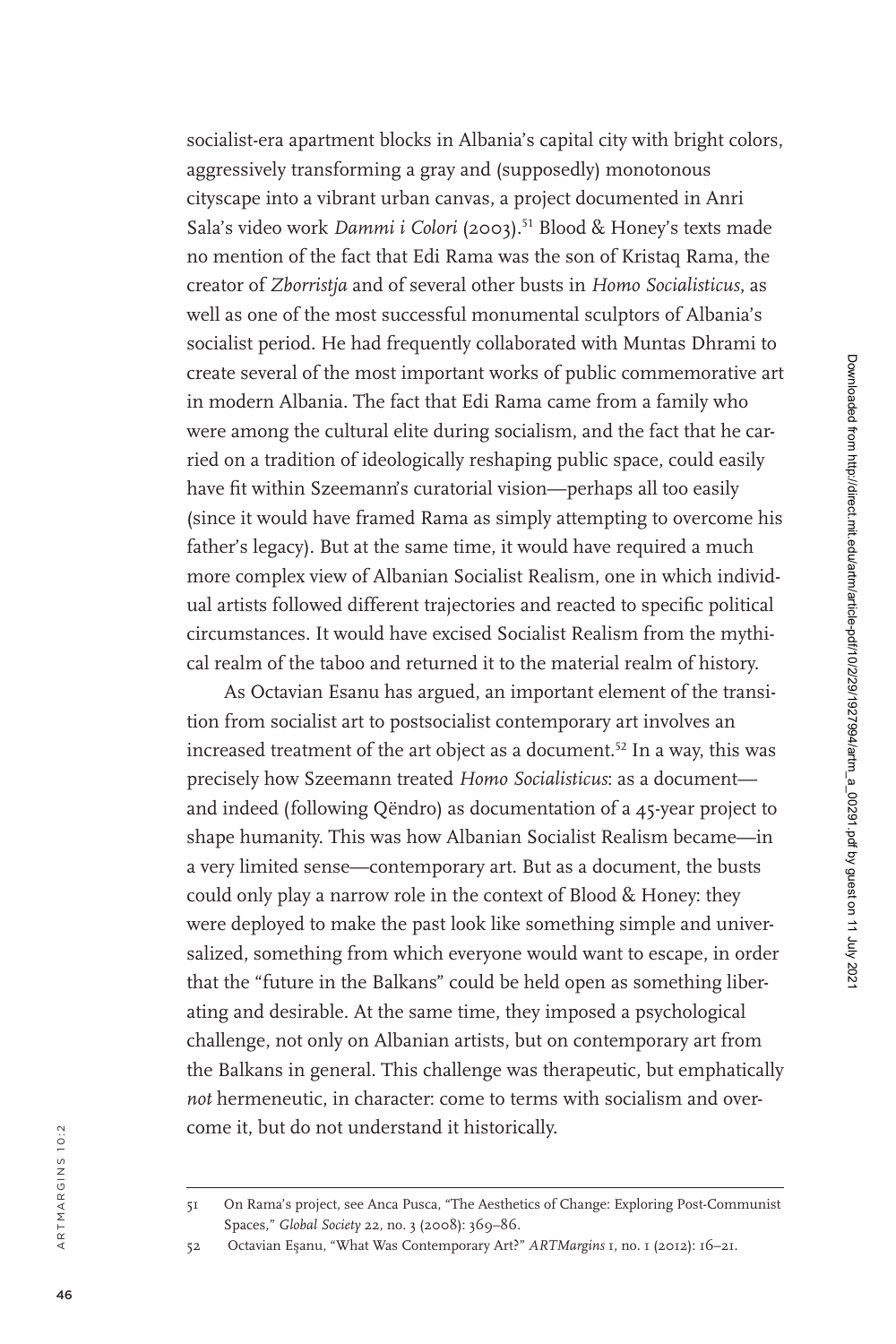## Coda: documenta 14: Learning from Tirana?

In 2017, almost fifteen years after Blood & Honey closed, a collection of Socialist Realist paintings from the National Gallery in Tirana traveled to Greece to appear in documenta 14: Learning from Athens, curated by Adam Szymczyk. The presence of so many of these paintings—executed in restrained realist styles, with little acknowledgment of developments in postwar abstraction—caused Jason Farago, writing for *The New York Times*, to comment that "Albanian socialist realism, weirdly, gets a major day in the sun" at documenta  $I4$ .<sup>53</sup> Displayed in multiple locations, there were paintings by Abdurrahim Buza, Foto Stamo, Spiro Kristo, Pandi Mele, and Zef Shoshi, among many other well-known socialist-era artists (many of whom had been included years earlier in Qëndro's Socialist Surrealism, the partner exhibition to Homo Socialisticus). In general, the presence of these works evoked bewilderment on the part of visitors.<sup>54</sup>

This confusion led one of the curators involved in organizing the showing of Albanian works, Dieter Roelstraete, to pen a sort of defense of their inclusion. Roelstraete admitted that the curatorial decision was inscrutable, writing that viewers "might have been forgiven for scratching their heads in bemusement at the sight of so much Albanian painting from the 1960s and 70s."<sup>55</sup> The justification for the inclusion of these paintings (and for the lack of contextualization) boiled down paradoxically—to the notion that they had enabled the art world's discovery of one Albanian painter in particular: Edi Hila. Hila—Roelstraete was quick to point out—had been noticed at documenta 14 and had gone on to receive a major retrospective exhibition in 2018 at the Museum of Modern Art in Warsaw. Hila (whose historical significance is the subject of a much longer discussion than I can offer here) gained notoriety in Albanian art in part because he was persecuted after one of his paintings, *Mbjellja e Pemëve* (*Planting of the Trees*, 1972) was determined to have modernist influences; Hila was sent to work at a poultry farm, where he continued to produce a number of ironic caricatures and sketches that he did not show until after the end of socialism in

<sup>53</sup> Jason Farago, "Documenta 14, a German Art Show's Greek Revival," *New York Times*, April 29, 2019.

<sup>54</sup> Dean Kissick, "The Downward Spiral: documenta 14," *Spike Art Magazine* (April 2017), http://www.spikeartmagazine.com/image-article/downward-spiral-documenta-14-dean -kissick (accessed March 20, 2020).

<sup>55</sup> Dieter Roelstraete, "Routine of the Real," *Artforum* (April 2019), https://www.artforum .com/print/201904/dieter-roelstraete-on-the-art-of-edi-hila-78968 (accessed March 20, 2020).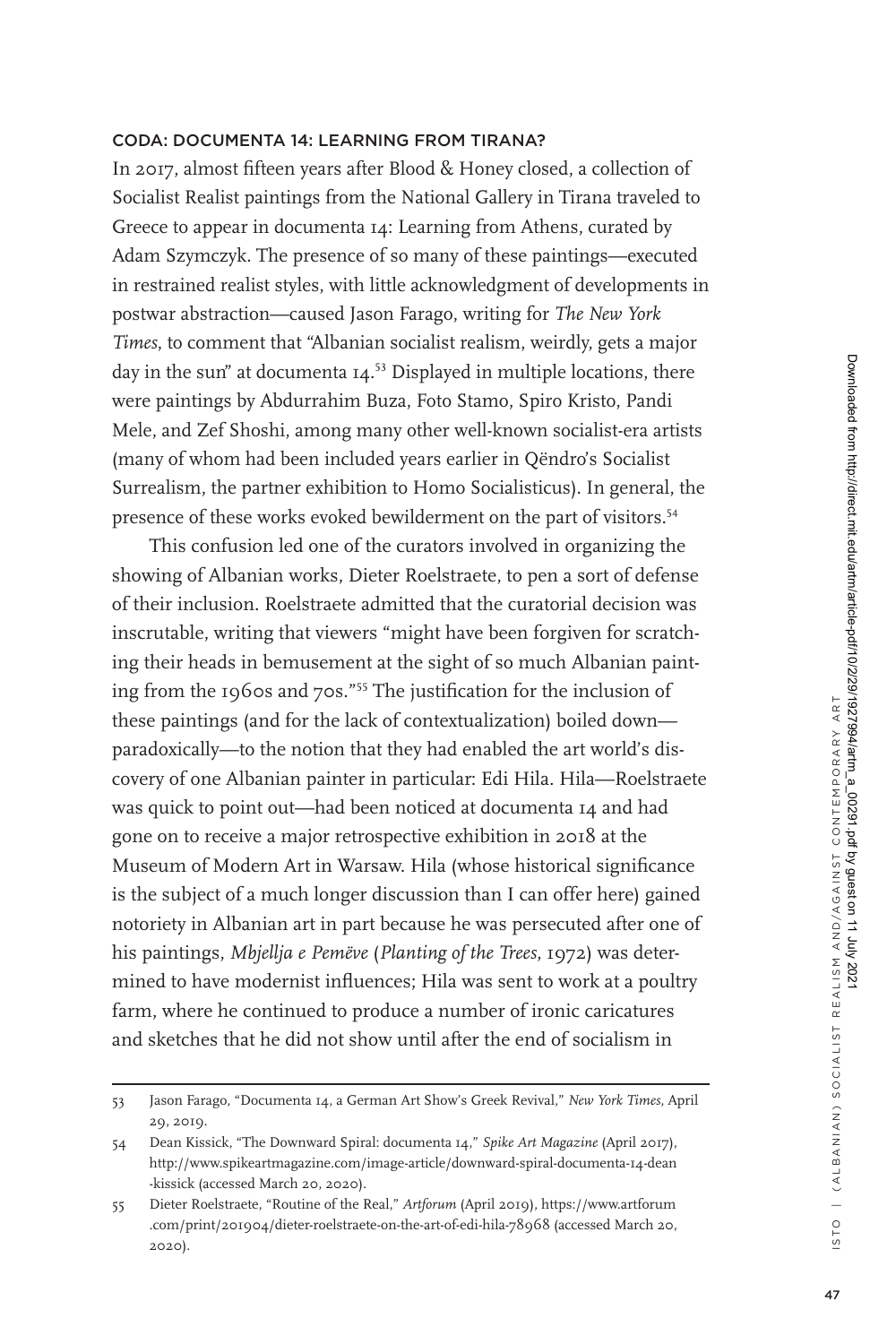Albania in 1991. Since then Hila has continued to paint, and the majority of the works shown in his retrospective exhibition were drawn from his postsocialist oeuvre, largely ignoring the fact that he too had once been a Socialist Realist painter. Hila's art was reclaimed as "capital-R Realism"<sup>56</sup> by Roelstraete and as "classicism" by the curators of his retrospective,<sup>57</sup> and Hila has distanced himself from direct political commentary on his historical context.<sup>58</sup>

Harald Szeemann had also included Hila's paintings in Blood & Honey, and in many ways it is unsurprising to see him emerge as a pro tagonist of Albanian postsocialist art now. Hila fits all too neatly (and this neat fit does a disservice to the complexity of his work) into the frame established earlier by Szeemann's deployment of *Homo Socialisticus* in 2003: the artist whose "individual mythology" emerges against the backdrop of a psychologically oppressive, schematically political art. Hila's painting style also readily invites comparison with such globally acclaimed contemporary painters as Gerhard Richter, which surely contributed to the effort to build a "mythology" for Hila. Furthermore, the persistent unwillingness of painters like Richter to be discussed in relation to Socialist Realism—and the unwillingness of modernist art historians to treat Socialist Realism as a credible precursor to their practices—means that any meaningful framing of Hila in reference to that style may have been doomed from the start. Albanian Socialist Realism played nowhere near the key role in documenta 14 that it did in Blood & Honey (the scales of the two exhibitions were vastly different), but its deployment in Athens echoed Szeemann's interpretation of the style. Again (or perhaps still) Albanian Socialist Realism was a bemusing historical oddity, from a provincial nation, and one to which little "history" was addended.<sup>59</sup>

Documenta 14 failed to learn from Blood & Honey's "fine and thoroughly successful misunderstanding" (as Buden put it) of the Balkans—a misunderstanding that importantly hinged on its uncritical

<sup>56</sup> Roelstraete, "Routine."

<sup>57</sup> Joanna Mytkowska, Kathrin Rhomberg, and Erzen Shkololli, "Edi Hila: Painter of Transformation," in *Edi Hila* (Warsaw: Museum of Modern Art, 2018), exhibition catalog, 10.

<sup>58</sup> Lorina Hoxha, "Edi Hila: I Want to Talk about My Art, Not the Regime," *KOSOVO 2.0*, August 25, 2017, https://kosovotwopointzero.com/en/edi-hila-want-talk-art-not-regime/ (accessed March 20, 2020).

<sup>59</sup> A fuller consideration of the significance of Albanian Socialist Realism vis-à-vis contempo rary art would also take into account exhibitions held *in* the National Gallery of Arts that have juxtaposed global postsocialist art with the Socialist Realist works in its collection,